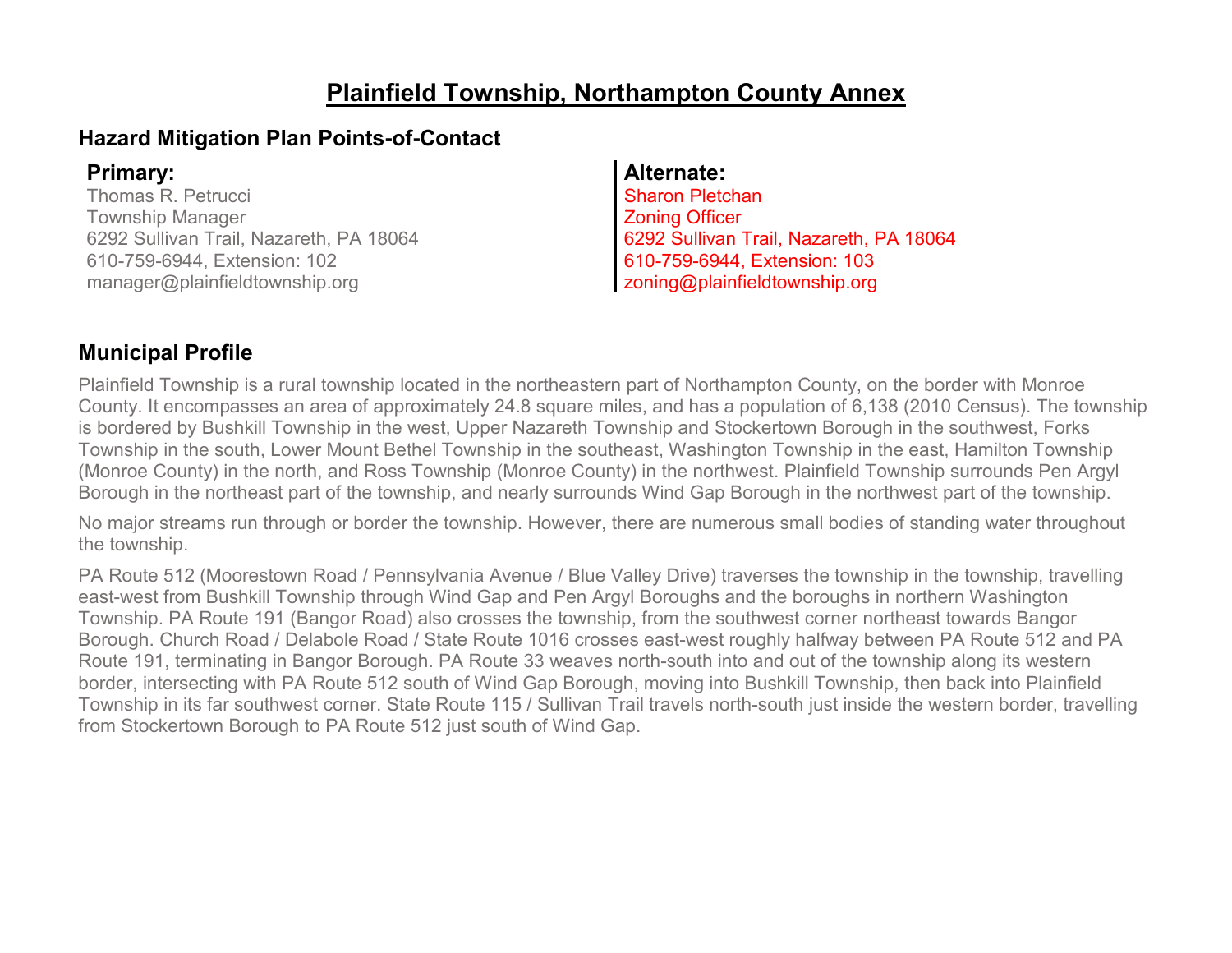### **Municipal Participation**

1. Identify municipal stakeholders to be involved in the planning process such as, floodplain administrator, public works, emergency management, engineers, planners, etc., and include their specific role in the process.

| Thomas Petrucci, Township Manager                | Alex Cortezzo, Fire Chief              |
|--------------------------------------------------|----------------------------------------|
| <b>Role: Coordinator</b>                         | <b>Role: Fire Consultation</b>         |
| Larry Sapone, Road Department Foreman            | <b>Sharon Pletchan, Zoning Officer</b> |
| Role: Institutional Memory - Roads               | <b>Role: Floodplain Consultation</b>   |
| A.J. Olszewski, Emergency Management Coordinator | Jeff Ott, P.E., Township Engineer      |
| Role: Emergency Management Consultation          | <b>Role: Engineering Consultation</b>  |

2. Identify community stakeholders such as; neighborhood groups, religious groups, major employers / businesses, etc., that will be informed and / or involved in the planning process and describe how they will be involved.

Waste Management (Grand Central Sanitary Landfill, Inc.) will be consulted in reference to potential community hazards.

ASGCO will be consulted in reference to potential community hazards.

3. Describe how the public **will be engaged** in the current planning process examples, newsletters, social media, etc., **and how they were engaged** since the 2013 Hazard Mitigation Plan.

The Township will utilize newsletters and social media resources where deemed appropriate.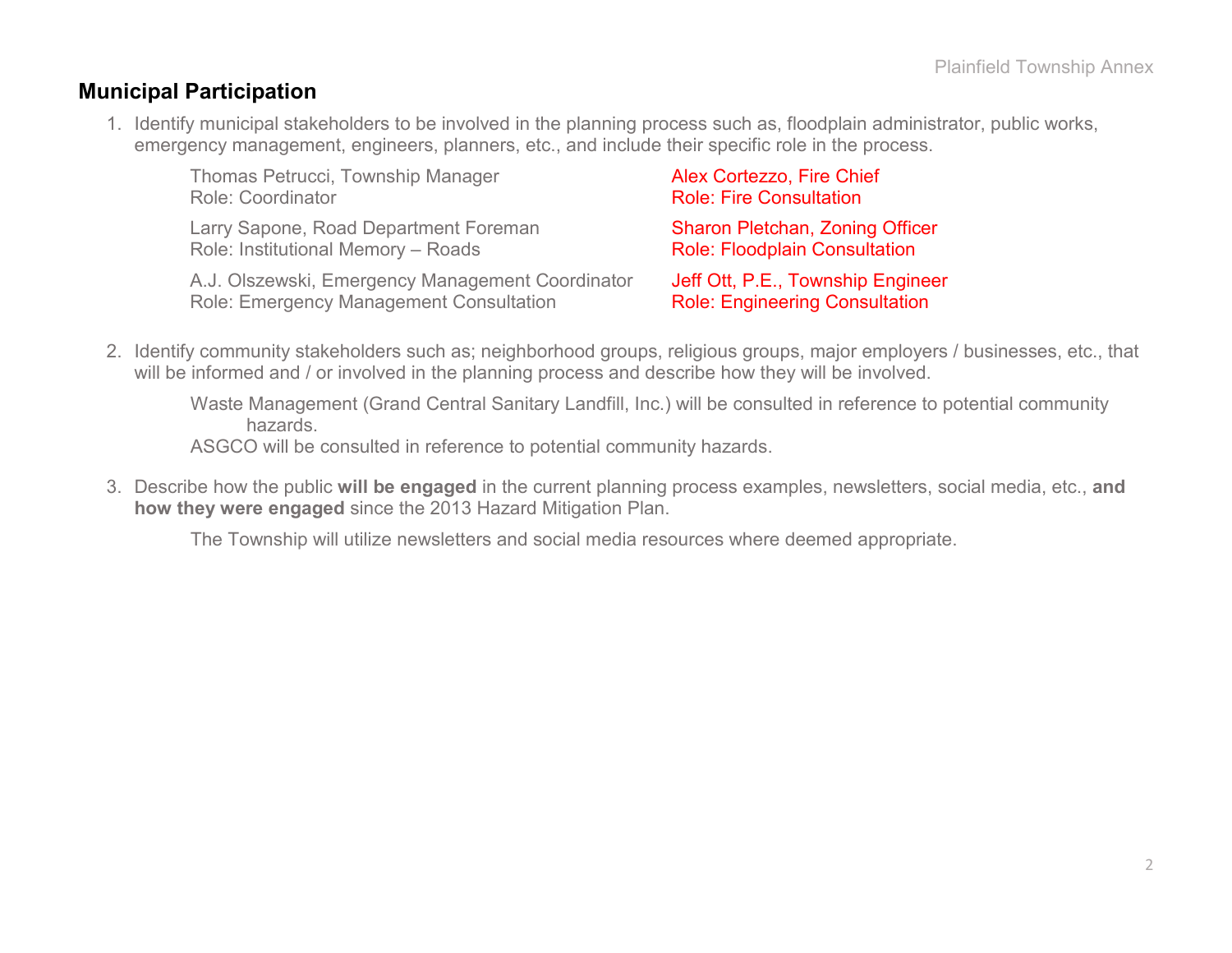# **Compliance with the National Flood Insurance Program (NFIP)**

| <b>Topic</b>                                                                                                                                      | Identify source of information, if<br>different from the one listed.  | <b>Additional Comments</b>                                                                                                                                                 |
|---------------------------------------------------------------------------------------------------------------------------------------------------|-----------------------------------------------------------------------|----------------------------------------------------------------------------------------------------------------------------------------------------------------------------|
| <b>1. Staff Resources</b>                                                                                                                         |                                                                       |                                                                                                                                                                            |
| Is the Community Floodplain Administrator (FPA) or NFIP Coordinator certified?                                                                    | <b>Community FPA</b>                                                  | <b>No</b>                                                                                                                                                                  |
| Is floodplain management an auxiliary function?                                                                                                   | <b>Community FPA</b>                                                  | Plainfield does employ a Township<br>Engineer in order to ensure that the<br>local FPA is adhering to all<br>requirements, including base flood<br>elevation calculations. |
| Provide an explanation of NFIP administration services (e.g., permit review, GGIS,<br>education or outreach, inspections, engineering capability) | <b>Community FPA</b>                                                  | The Township utilizes GIS and<br>employs a Township Engineer who<br>is proficient in floodplain<br>management issues.                                                      |
| What are the barriers to running an effective NFIP program in the community, if any?                                                              | <b>Community FPA</b>                                                  | There are no known barriers, to the<br>best of the knowledge and<br>understanding of Plainfield<br>Township officials.                                                     |
| 2. Compliance History                                                                                                                             |                                                                       |                                                                                                                                                                            |
| Is the community in good standing with the NFIP?                                                                                                  | State NFIP Coordinator, FEMA NFIP<br>Specialist, or community records | Yes, to the best of the knowledge<br>and understanding of Plainfield<br>Township officials.                                                                                |
| Are there any outstanding compliance issues (i.e., current violations)?                                                                           |                                                                       | Not at this time.                                                                                                                                                          |
| When was the most recent Community Assistance Visits (CAV) or Community<br>Assistance Contact (CAC)?                                              |                                                                       | None                                                                                                                                                                       |
| Is a CAV or CAC scheduled or needed?                                                                                                              |                                                                       | Not at this time.                                                                                                                                                          |
| 3. Regulation                                                                                                                                     |                                                                       |                                                                                                                                                                            |
| When did the community enter the NFIP?                                                                                                            | <b>NFIP Community Status Book</b>                                     | Initial FHBM was 9/13/1974; initial<br>FIRM was 1/16/1980                                                                                                                  |
| Are the Flood Insurance Rate Maps (FIRMs) digital or paper?<br>How are residents assisted with mapping?                                           | <b>Community FPA</b>                                                  | Paper and Digital - Residents are<br>provided GIS overlays or Firmettes,<br>as is determined necessary by the<br>FPA / Township Manager.                                   |
| Do floodplain regulations meet or exceed FEMA or State minimum requirements?<br>If so, in what ways?                                              | <b>Community FPA</b>                                                  | Floodplain regulations meet or<br>exceed minimum FEMA / State<br>minimum requirements.                                                                                     |
| Describe the permitting process                                                                                                                   | Community FPA, State, FEMA NFIP                                       | Applicants are required to submit a<br>permit directly to the Township as<br>delineated by adopted Ordinance.                                                              |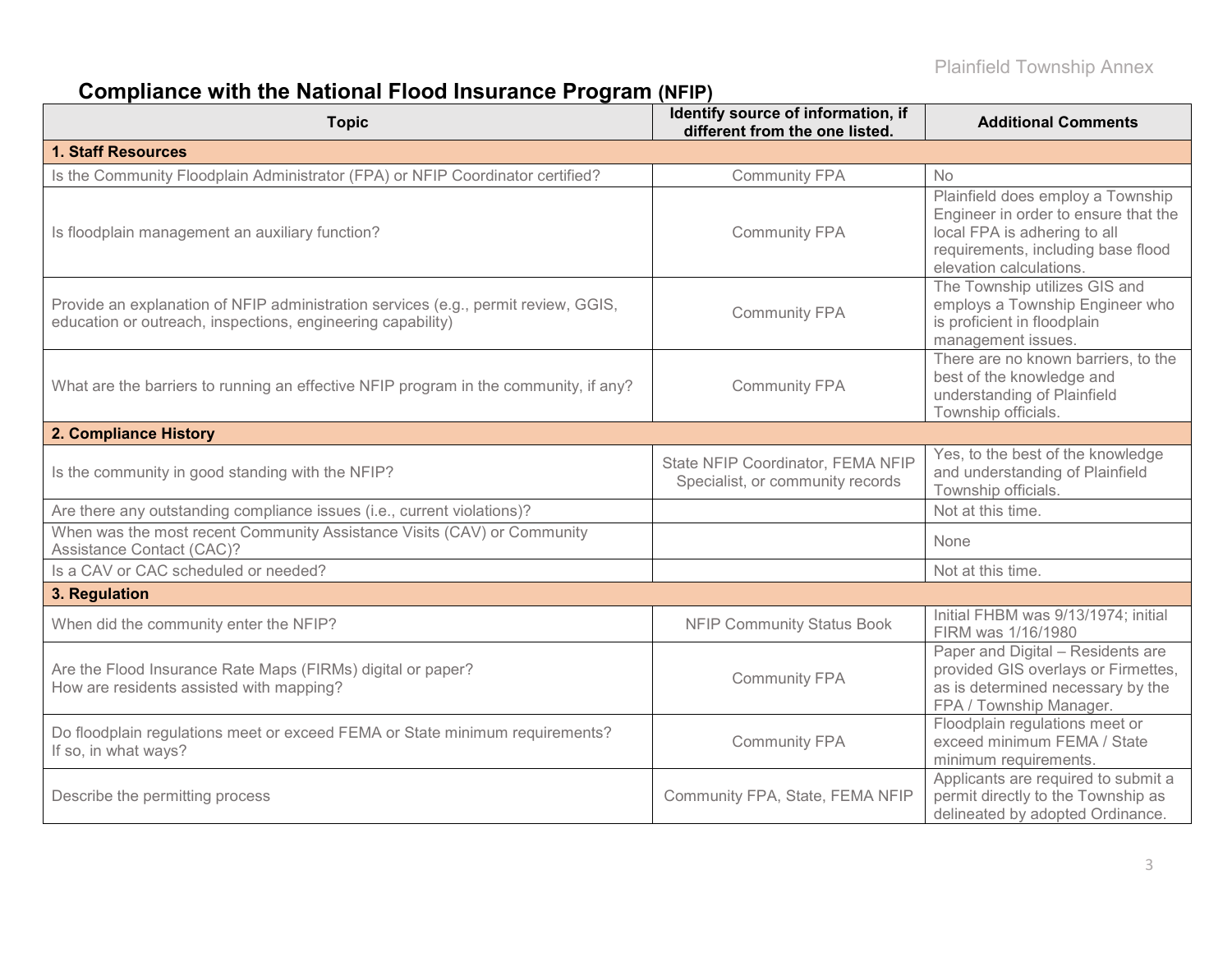# **Compliance with the National Flood Insurance Program (NFIP) –** *continued*

| <b>Topic</b>                                                                                                                                     | Identify source of information, if<br>different from the one listed.     | <b>Additional Comments</b>                                                                 |
|--------------------------------------------------------------------------------------------------------------------------------------------------|--------------------------------------------------------------------------|--------------------------------------------------------------------------------------------|
| 4. Insurance Summary                                                                                                                             |                                                                          |                                                                                            |
| How many NFIP policies are in the community?<br>What is the total premium and coverage?                                                          | State NFIP Coordinator or<br><b>FEMA NFIP Specialist</b>                 | 9 for a total of \$1,938,600.                                                              |
| How many claims have been paid in the community? What is the total amount of<br>paid claims? How many substantial damage claims have there been? | FEMA NFIP or<br><b>Insurance Specialist</b>                              | None                                                                                       |
| How many structures are exposed to flood risk within the community?                                                                              | <b>Community FPA or GIS Analyst</b>                                      | The precise number of structures is<br>not known at this time. Assistance<br>is requested. |
| Describe any areas of flood risk with limited NFIP policy coverage                                                                               | Community FPA or<br><b>FEMA Insurance Specialist</b>                     | This information is not know at this<br>time. Assistance is requested.                     |
| 5. Community Rating System (CRS)                                                                                                                 |                                                                          |                                                                                            |
| Does the community participate in CRS?                                                                                                           | Community FPA, State, or FEMA NFIP                                       | No                                                                                         |
| If so, what is the community's CRS Class Ranking?                                                                                                | Flood Insurance Manual<br>(http://www.fema.gov/floodinsurancemanual.gov) |                                                                                            |
| What categories and activities provide CRS points and how can the Class be<br>improved?                                                          |                                                                          |                                                                                            |
| Does the plan include CRS planning requirements?                                                                                                 | Community FPA, FEMA CRS<br>Coordinator, or ISO representative            |                                                                                            |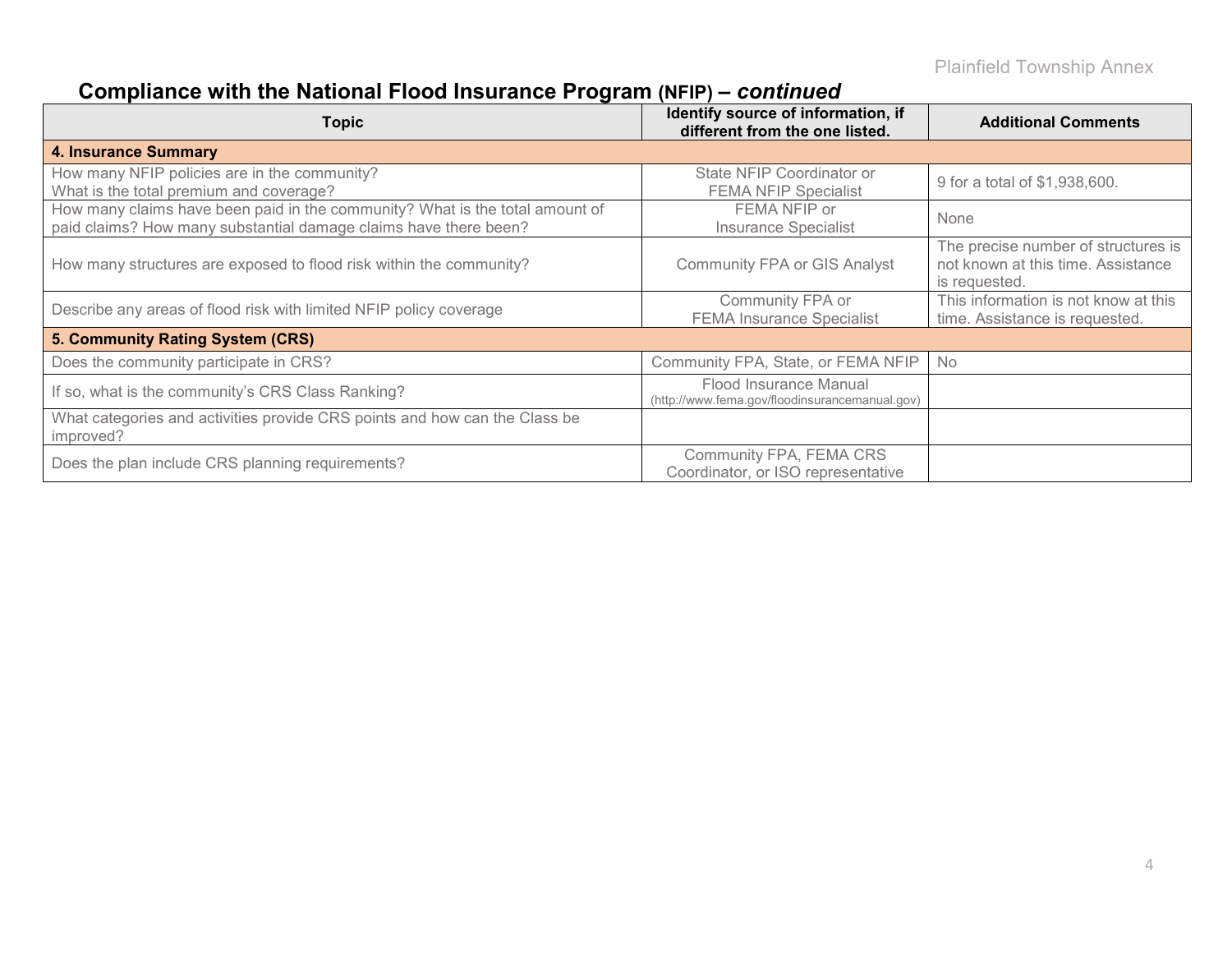### **Community Assets**

Community assets are defined to include anything that is important to the character as well as the function of a community, and can be described in four categories, they are; people, economy, natural environment and built environment. Please identify the community assets and location under each category.

#### **1. People**

 Concentrations of vulnerable populations such as the elderly, physically or mentally disabled, non-English speaking, and the medically or chemically dependent.

Hospitals – None Nursing Homes – Chandler Estates Group Homes – Northwestern Human Services (NHS) Utilities / Public Works – Plainfield Township Road Department Personal Care Homes – Chandler Estates Child Care Centers / Homes – Kids Campus Nursery & Daycare The Learning Locomotion 2 God's Love Pre-School @ St. Peter's Church

 Types of visiting populations where large numbers of people are concentrated such as visitors for special events and students.

Wind Gap Elementary School Plainfield Elementary School Pen Argyl Area School District Administrative Office

#### **2. Economy**

Major employers, primary economic sectors such as agriculture and commercial centers where losses would have a severe impact on the community.

ASGCO Waste Management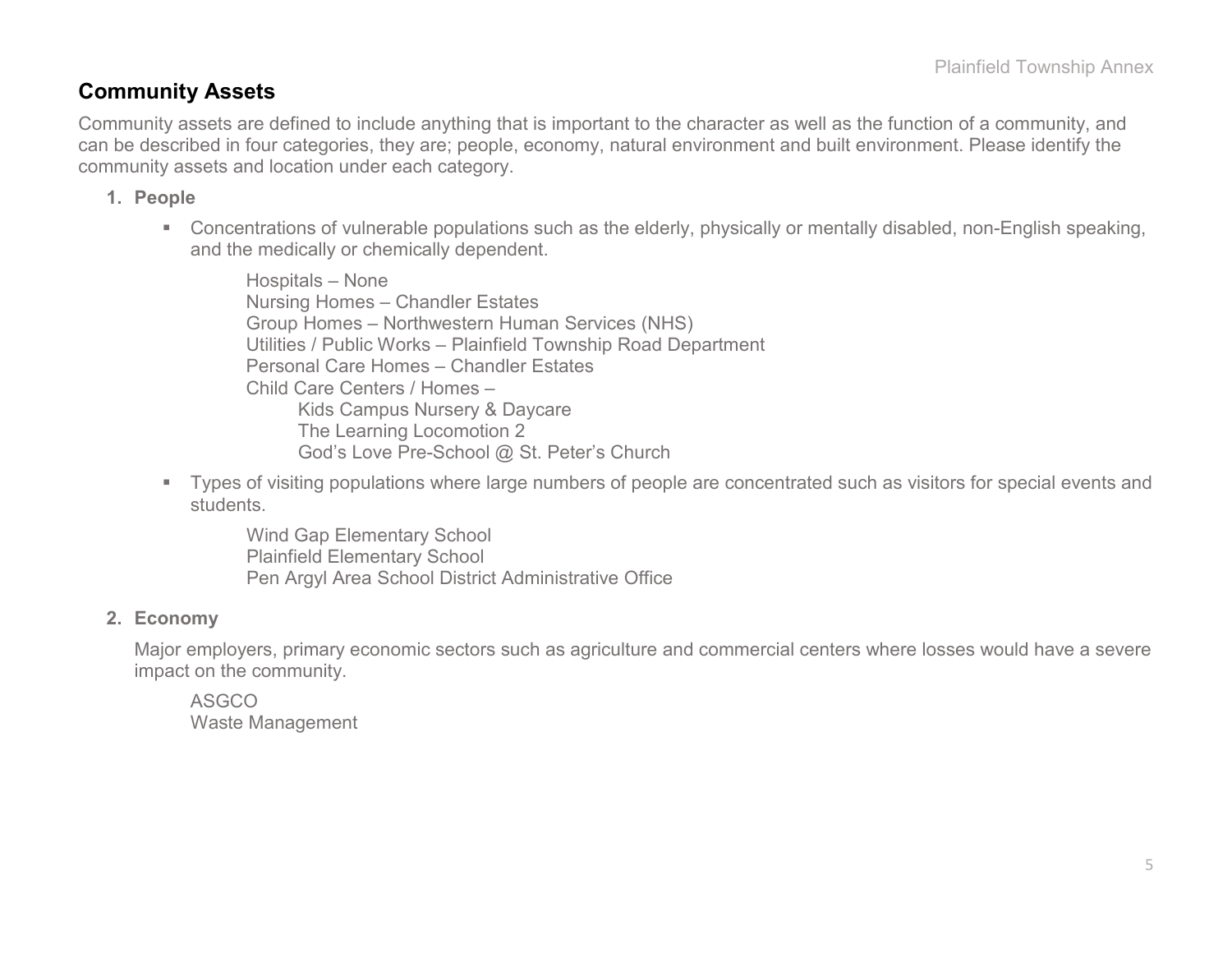#### **Community Assets –** *continued*

#### **3. Natural Environment**

Those areas / features that can provide protective functions that reduce the magnitude of hazard events such as, wetlands or riparian areas, and other environmental features important to protect.

Little Bushkill Creek (HQ-CWF) Waltz Creek (HQ-CWF) Mud Run Creek (CWF) Streams and areas situated within the special flood hazard district, as well as hilly terrain during winter weather emergencies.

- **4. Built Environment**
	- Existing structures such as, concentrations of buildings that may be more vulnerable to hazards based on location, age, construction type and / or condition of use.

Existing structures built in low-lying areas or within the Special Flood Hazard Area (predating any ordinance) are susceptible to flooding within Plainfield Township.

**Infrastructure systems such as water and wastewater facilities, power utilities, transportation systems,** communication systems, energy pipelines and storage.

Plainfield Township features the following infrastructure systems:

Natural gas pipelines (Transco / Williams) Telephone / Cable / Fiber-Optic lines Met-Ed / PPL Utility Easements Pennsylvania American Water Wind Gap Municipal Authority 52.15 miles of local roads maintained by the Township (Arterial / Collector / Local Roads) 34.23 miles of state roads maintained by PennDOT Numerous culverts owned and maintained by Northampton County Culverts owned and maintained by PennDOT Culverts owned and maintained by Plainfield Township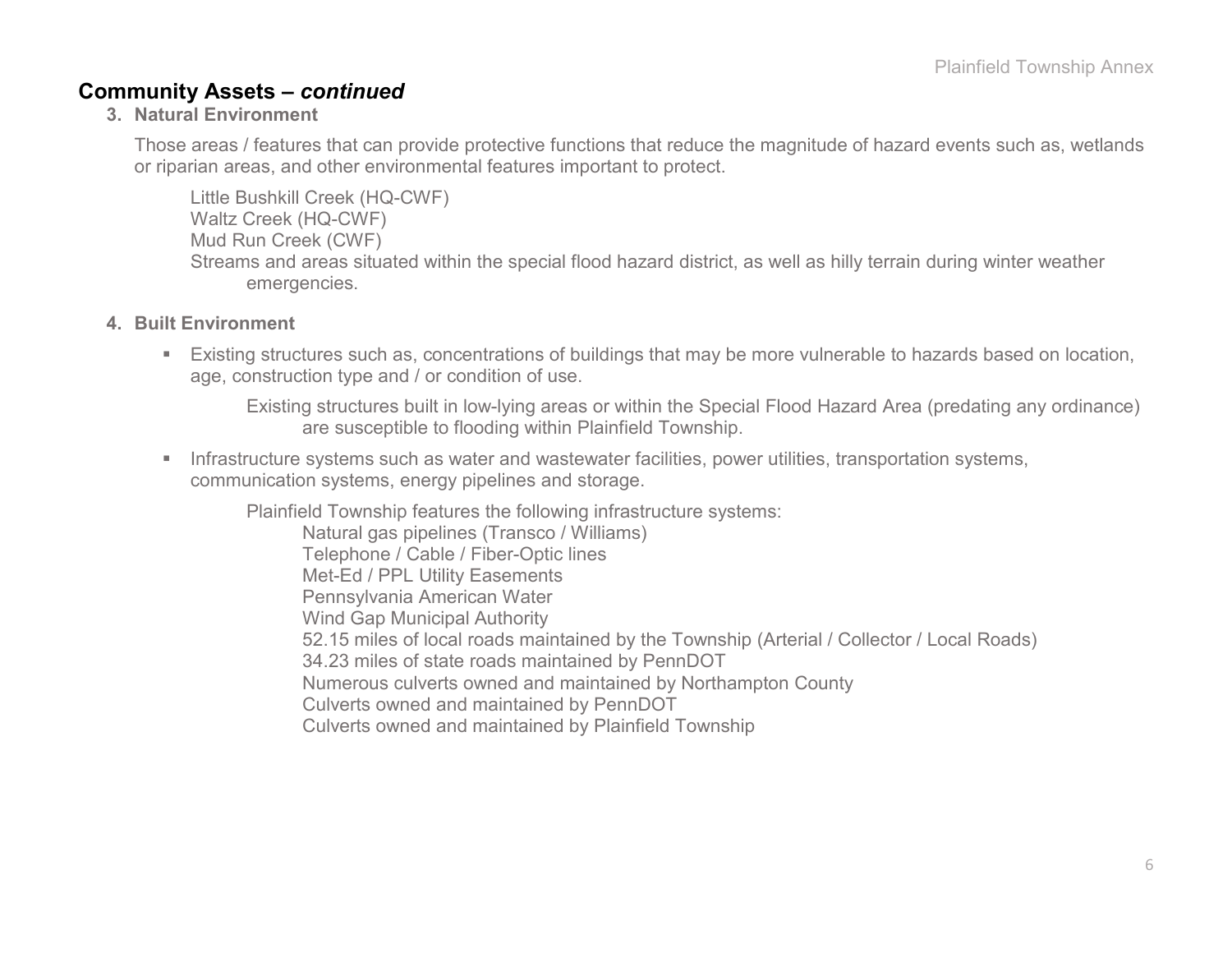#### **Community Assets –** *continued*

High potential loss facilities such as, dams, locations that house hazardous materials, military and / or civilian defense installations.

ASGCO Waste Management RPM Metals, LLC

 Critical facilities such as, hospitals, medical facilities, police and fires stations, emergency operations centers, shelters, schools and airports / heliports.

Wind Gap Elementary School Plainfield Elementary School Pen Argyl Area School District Administrative Office

Cultural / historical resources such as, museums, parks, stadiums, etc.

| <b>Plainfield Township Community Park</b>                    | Former slate quarries                   |
|--------------------------------------------------------------|-----------------------------------------|
| <b>Plainfield Township Municipal Park</b>                    | Remnants of the slate / rail industries |
| <b>Plainfield Township Recreation Trail</b>                  | State Game Lands No. 168                |
| <b>Big Offset Barron</b>                                     | Appalachian Trail (Blue Mountain)       |
| Agriculture (prime agricultural soils – Class I, II and III) |                                         |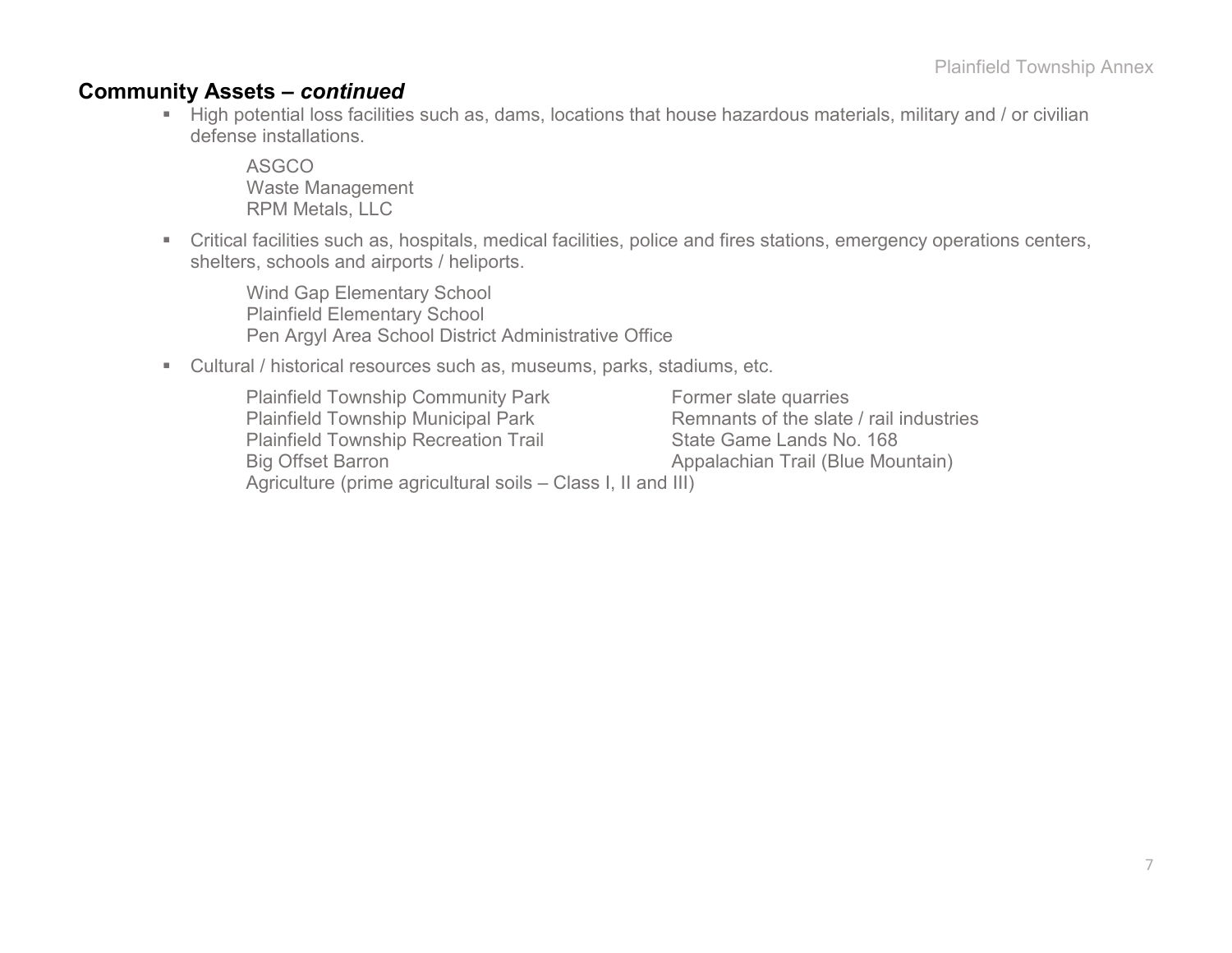# **Capability Assessment**

|                          |                                                                           | <b>Status</b> |                                                              |                      |                                                 | <b>Effect on</b>                                                                      |                                                               | Has the 2013                                                                                     | How can                                                                    |                                      |
|--------------------------|---------------------------------------------------------------------------|---------------|--------------------------------------------------------------|----------------------|-------------------------------------------------|---------------------------------------------------------------------------------------|---------------------------------------------------------------|--------------------------------------------------------------------------------------------------|----------------------------------------------------------------------------|--------------------------------------|
| Capability               | <b>Regulatory</b><br><b>Tools</b><br>$\checkmark$<br><b>Programs</b><br>✓ | Place<br>르    | <b>Date</b><br><b>Adopted</b><br><b>or</b><br><b>Updated</b> | Development<br>Under | Department /<br><b>Agency</b><br>Responsible    | <b>Hazard Loss</b><br><b>Reduction:</b><br>- <u>S</u> upports<br>-Neutral<br>-Hinders | <b>Change since</b><br>2013 Plan?<br>+ Positive<br>- Negative | Plan been<br>integrated<br>into the<br><b>Regulatory</b><br><b>Tool/Program</b><br>? If so, how? | these<br>capabilities<br>be expanded<br>and improved<br>to reduce<br>risk? | <b>Additional</b><br><b>Comments</b> |
|                          | Comprehensive Plan                                                        | $\times$      | 9/2004                                                       | $\times$             | Planning                                        | S                                                                                     | $+$                                                           | <b>No</b>                                                                                        |                                                                            |                                      |
|                          | Capital Improvement Plan                                                  |               |                                                              | $\times$             | Administration<br><b>Board</b>                  | S                                                                                     | $+$                                                           | <b>No</b>                                                                                        |                                                                            |                                      |
|                          | Economic Development Plan                                                 |               |                                                              |                      |                                                 |                                                                                       |                                                               | <b>No</b>                                                                                        |                                                                            |                                      |
|                          | Continuity of Operations Plan                                             |               |                                                              |                      |                                                 |                                                                                       |                                                               | No                                                                                               |                                                                            |                                      |
| Regulatory               | Stormwater Management Plan /<br>Ordinance                                 | $\times$      | 3/2005                                                       |                      | Planning                                        | $\mathsf S$                                                                           |                                                               | No                                                                                               |                                                                            |                                      |
|                          | Open Space Management Plan<br>(or Parks/Rec., Greenways Plan)             | $\times$      | 12/2021                                                      |                      | Planning                                        | $\mathsf{N}$                                                                          |                                                               | No                                                                                               |                                                                            |                                      |
| οð                       | Natural Resource Protection Plan                                          |               |                                                              |                      |                                                 |                                                                                       |                                                               | <b>No</b>                                                                                        |                                                                            |                                      |
|                          | <b>Transportation Plan</b>                                                |               |                                                              |                      |                                                 |                                                                                       |                                                               | <b>No</b>                                                                                        |                                                                            |                                      |
| Planning                 | <b>Historic Preservation Plan</b>                                         |               |                                                              |                      |                                                 |                                                                                       |                                                               |                                                                                                  |                                                                            |                                      |
|                          | Floodplain Management Plan                                                |               |                                                              |                      |                                                 |                                                                                       |                                                               |                                                                                                  |                                                                            |                                      |
| $\overline{\phantom{0}}$ | <b>Farmland Preservation</b>                                              | $\times$      |                                                              |                      | Board /<br>Environmental<br>Advisory<br>Council | $\mathsf N$                                                                           | $+$                                                           |                                                                                                  |                                                                            |                                      |
|                          | <b>Evacuation Plan</b>                                                    |               |                                                              |                      |                                                 |                                                                                       |                                                               |                                                                                                  |                                                                            |                                      |
|                          | Disaster Recovery Plan                                                    |               |                                                              |                      |                                                 |                                                                                       |                                                               |                                                                                                  |                                                                            |                                      |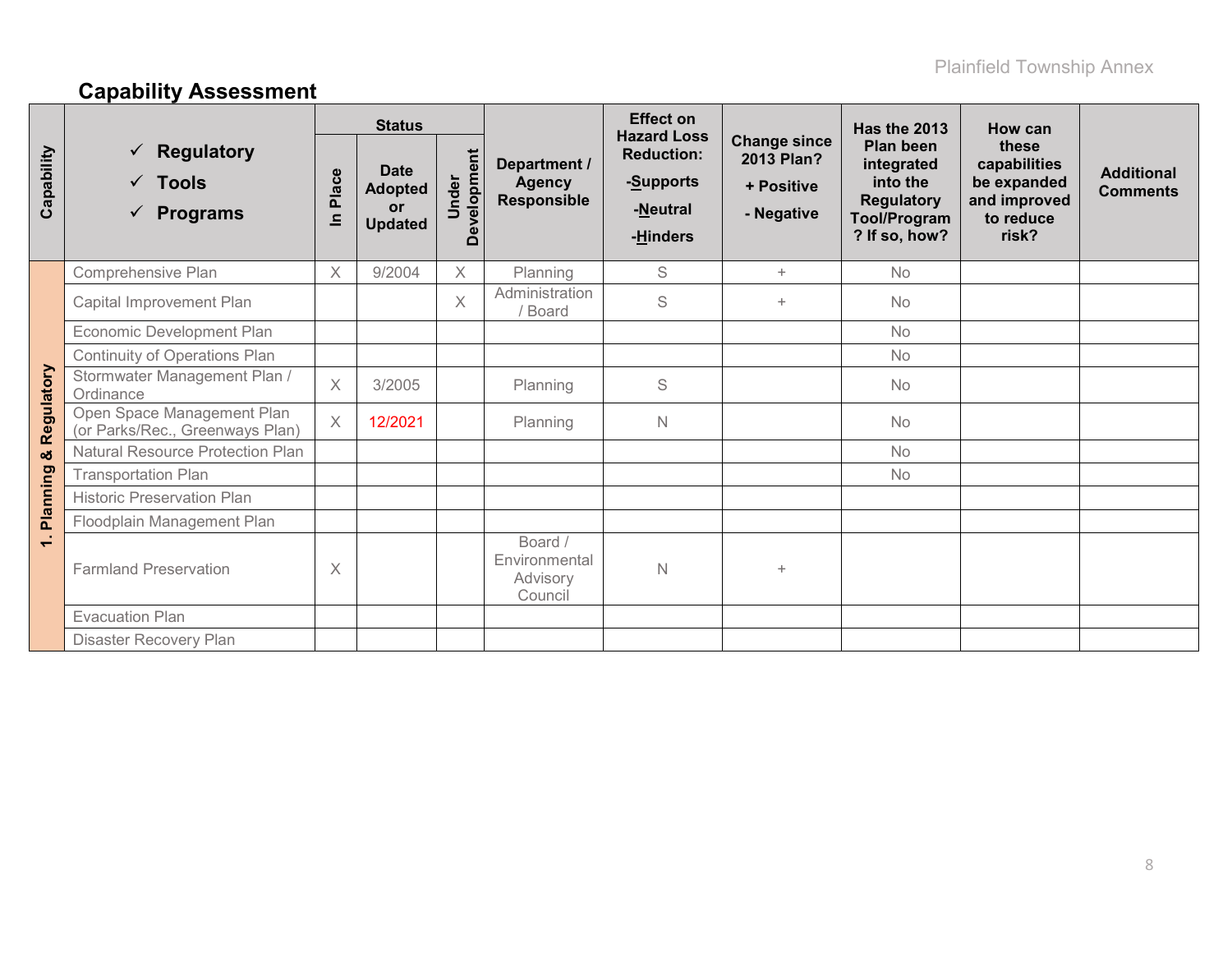|            |                                                                                | <b>Status</b> |                                                       |                      |                                                     | Effect on                                                                    |                                                               | <b>Has the 2013</b>                                                                       | How can                                                                    |                                      |
|------------|--------------------------------------------------------------------------------|---------------|-------------------------------------------------------|----------------------|-----------------------------------------------------|------------------------------------------------------------------------------|---------------------------------------------------------------|-------------------------------------------------------------------------------------------|----------------------------------------------------------------------------|--------------------------------------|
| Capability | $\checkmark$ Regulatory<br>$\sqrt{ }$ Tools<br><b>Programs</b><br>$\checkmark$ | Place<br>드    | <b>Date</b><br><b>Adopted</b><br>or<br><b>Updated</b> | Under<br>Development | Department /<br><b>Agency</b><br><b>Responsible</b> | <b>Hazard Loss</b><br><b>Reduction:</b><br>-Supports<br>-Neutral<br>-Hinders | <b>Change since</b><br>2013 Plan?<br>+ Positive<br>- Negative | Plan been<br>integrated<br>into the<br><b>Regulatory</b><br>Tool/Program<br>? If so, how? | these<br>capabilities<br>be expanded<br>and improved<br>to reduce<br>risk? | <b>Additional</b><br><b>Comments</b> |
|            | <b>Hazard Mitigation Plan</b>                                                  | X             | 10/2018                                               |                      |                                                     | S                                                                            |                                                               | N/A                                                                                       |                                                                            |                                      |
| Regulatory | <b>Emergency Operations Plan</b>                                               | $\times$      | 12/2019                                               |                      | Emergency<br><b>Operations</b><br>Coordinator       | S                                                                            | $+$                                                           |                                                                                           |                                                                            |                                      |
|            | <b>Zoning Regulations</b>                                                      | $\times$      | revised<br>in 2021                                    |                      | Zoning                                              | S                                                                            | $+$                                                           |                                                                                           |                                                                            |                                      |
| οð         | <b>Floodplain Regulations</b>                                                  | $\times$      | 6/2014                                                |                      | Zoning                                              | S                                                                            | $+$                                                           |                                                                                           |                                                                            |                                      |
|            | <b>NFIP Participation</b>                                                      | $\times$      | 1974                                                  |                      | Zoning                                              | S                                                                            |                                                               |                                                                                           |                                                                            |                                      |
| Planning   | <b>Building Code</b>                                                           | $\times$      | 2004                                                  |                      | Administration                                      | S                                                                            |                                                               |                                                                                           |                                                                            |                                      |
| $\div$     | Fire Code                                                                      | X             | 2004                                                  |                      | Administration                                      | S                                                                            |                                                               |                                                                                           |                                                                            |                                      |
|            | Other                                                                          |               |                                                       |                      |                                                     |                                                                              |                                                               |                                                                                           |                                                                            |                                      |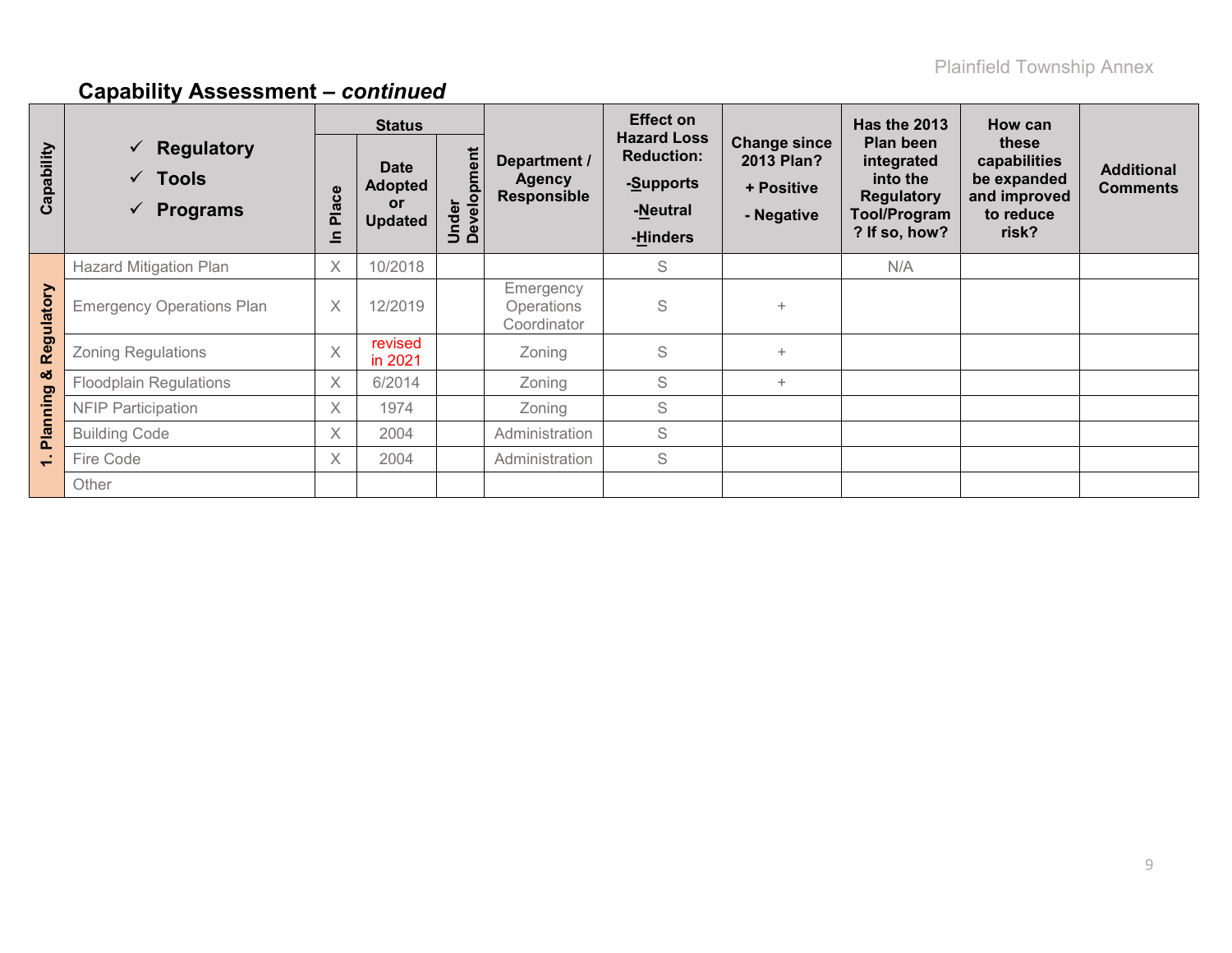| Capability     | $\checkmark$ Staff<br><b>Personnel</b><br><b>Resources</b>                                                                       | <b>Yes</b>        | <b>No</b> | Department /<br><b>Agency</b> | Change<br>since 2013<br>Plan?<br>+ Positive<br>- Negative | How can these<br>capabilities be<br>expanded and<br>improved to<br>reduce risk? | <b>Additional</b><br><b>Comments</b>                                                          |
|----------------|----------------------------------------------------------------------------------------------------------------------------------|-------------------|-----------|-------------------------------|-----------------------------------------------------------|---------------------------------------------------------------------------------|-----------------------------------------------------------------------------------------------|
|                | Planners (with land use / land development knowledge)                                                                            | X                 |           | Planning / Zoning             | Υ                                                         |                                                                                 | URDC / Ott<br>Consulting                                                                      |
|                | Planners or engineers (with natural and / or human-caused hazards<br>knowledge)                                                  |                   |           | Planning / Zoning             | Y                                                         |                                                                                 | URDC / Ott<br>Consulting                                                                      |
| Technology     | Engineers or professionals trained in building and / or infrastructure<br>construction practices (including building inspectors) | $\overline{\chi}$ |           | Planning / Zoning             | Υ                                                         |                                                                                 | Ott Consulting /<br>Key Codes /<br>Plainfield Twp.<br><b>Building Code</b><br><b>Official</b> |
| య              | <b>Emergency Manager</b>                                                                                                         | $\times$          |           | Administration                | N                                                         |                                                                                 |                                                                                               |
|                | Floodplain administrator / manager                                                                                               | X                 |           | Planning / Zoning             | Υ                                                         |                                                                                 | <b>Zoning Officer</b>                                                                         |
|                | Land surveyors                                                                                                                   | $\times$          |           | Planning / Zoning             | Υ                                                         |                                                                                 | Ott Consulting                                                                                |
| Administrative | Staff familiar with the hazards of the community                                                                                 | X                 |           | Administration                | Υ                                                         |                                                                                 | Township<br>Manager                                                                           |
| $\overline{N}$ | Personnel skilled in Geographical Information Systems (GIS) and / or<br>FEMA's HAZUS program                                     |                   |           | Planning / Zoning             | Υ                                                         |                                                                                 | Ott Consulting                                                                                |
|                | Grant writers or fiscal staff to handle large / complex grants                                                                   | X                 |           | Township<br>Manager           | Υ                                                         |                                                                                 | Township<br>Manager                                                                           |
|                | Other                                                                                                                            |                   |           |                               |                                                           |                                                                                 |                                                                                               |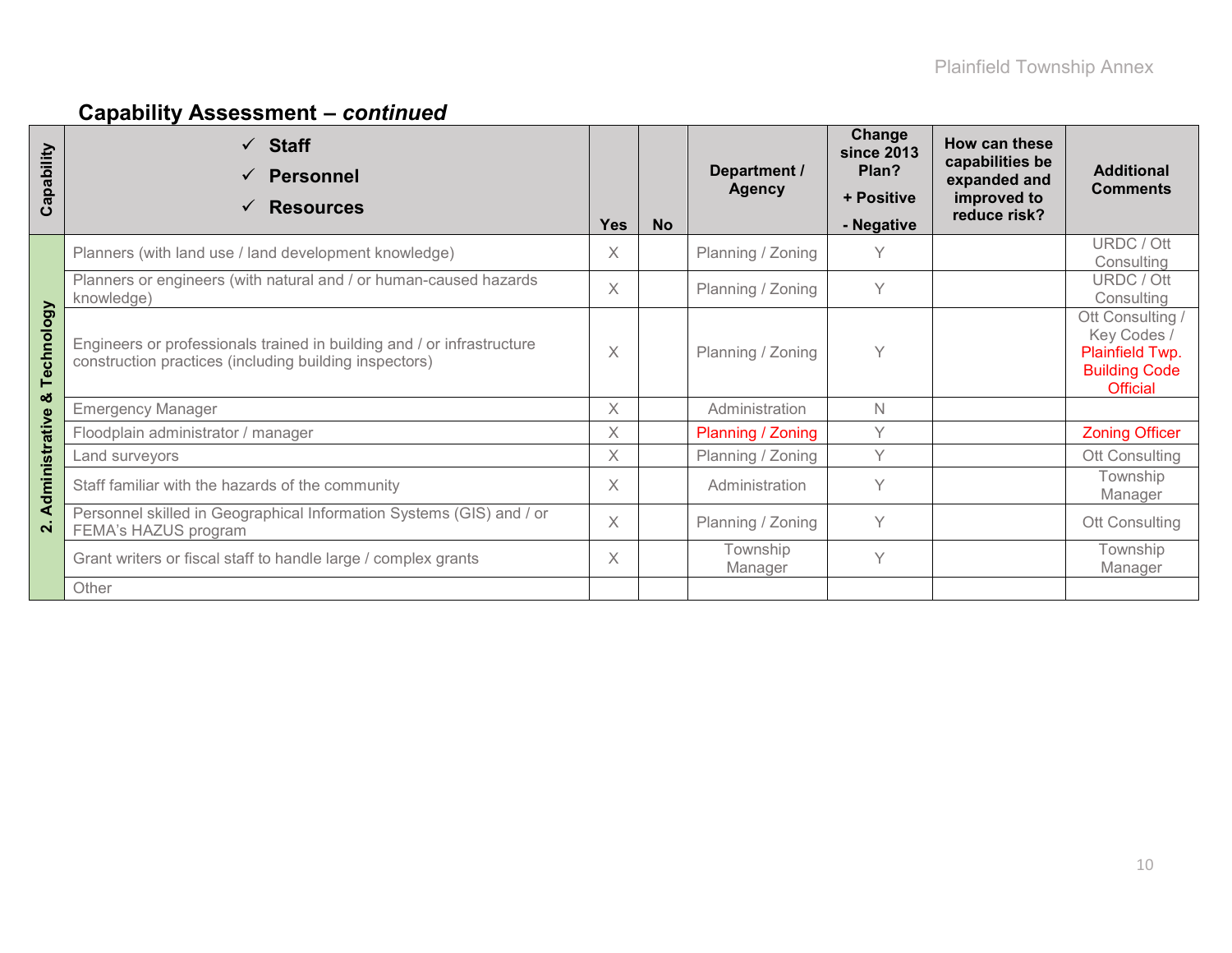| Capability                                                                        | <b>Yes</b> | <b>No</b> | Department /<br><b>Agency</b> | <b>Change since</b><br>2013 Plan?<br>+ Positive<br>- Negative | How can these<br>capabilities be<br>expanded and<br>improved to<br>reduce risk? | <b>Additional</b><br><b>Comments</b>                                                                                                                           |
|-----------------------------------------------------------------------------------|------------|-----------|-------------------------------|---------------------------------------------------------------|---------------------------------------------------------------------------------|----------------------------------------------------------------------------------------------------------------------------------------------------------------|
| Capital improvement programming                                                   | X          |           | Township<br>Manager           | Yes                                                           |                                                                                 | Township<br>Manager hired in<br>2015                                                                                                                           |
| <b>Community Development Block Grants (CDBG)</b>                                  | $\times$   |           | Administration                | <b>No</b>                                                     |                                                                                 | On a limited basis<br>for low to<br>moderate income<br>and/or individual<br>surveys required.                                                                  |
| Special purposes taxes                                                            | $\times$   |           | Administration                | No                                                            |                                                                                 | Open Space EIT                                                                                                                                                 |
| Gas / Electricity utility fees                                                    |            | $\times$  |                               | No                                                            |                                                                                 |                                                                                                                                                                |
| Water / Sewer fees                                                                |            | $\times$  |                               | <b>No</b>                                                     |                                                                                 |                                                                                                                                                                |
| Stormwater utility fees                                                           |            | X         |                               | <b>No</b>                                                     |                                                                                 |                                                                                                                                                                |
| Development impact fees                                                           | $\times$   |           | Administration                | No                                                            |                                                                                 | <b>Recreation fees</b>                                                                                                                                         |
| General obligation, revenue, and / or special tax bonds                           |            | $\times$  |                               | <b>No</b>                                                     |                                                                                 |                                                                                                                                                                |
| 3. Financial Resources<br>Partnering arrangements or intergovernmental agreements | X          |           | Administration                | Yes                                                           |                                                                                 | Joint<br>comprehensive<br>plan; inter-<br>municipal sewer<br>agreement; inter-<br>municipal road<br>maintenance<br>agreement;<br>regional police<br>department |
| Other                                                                             |            |           |                               |                                                               |                                                                                 |                                                                                                                                                                |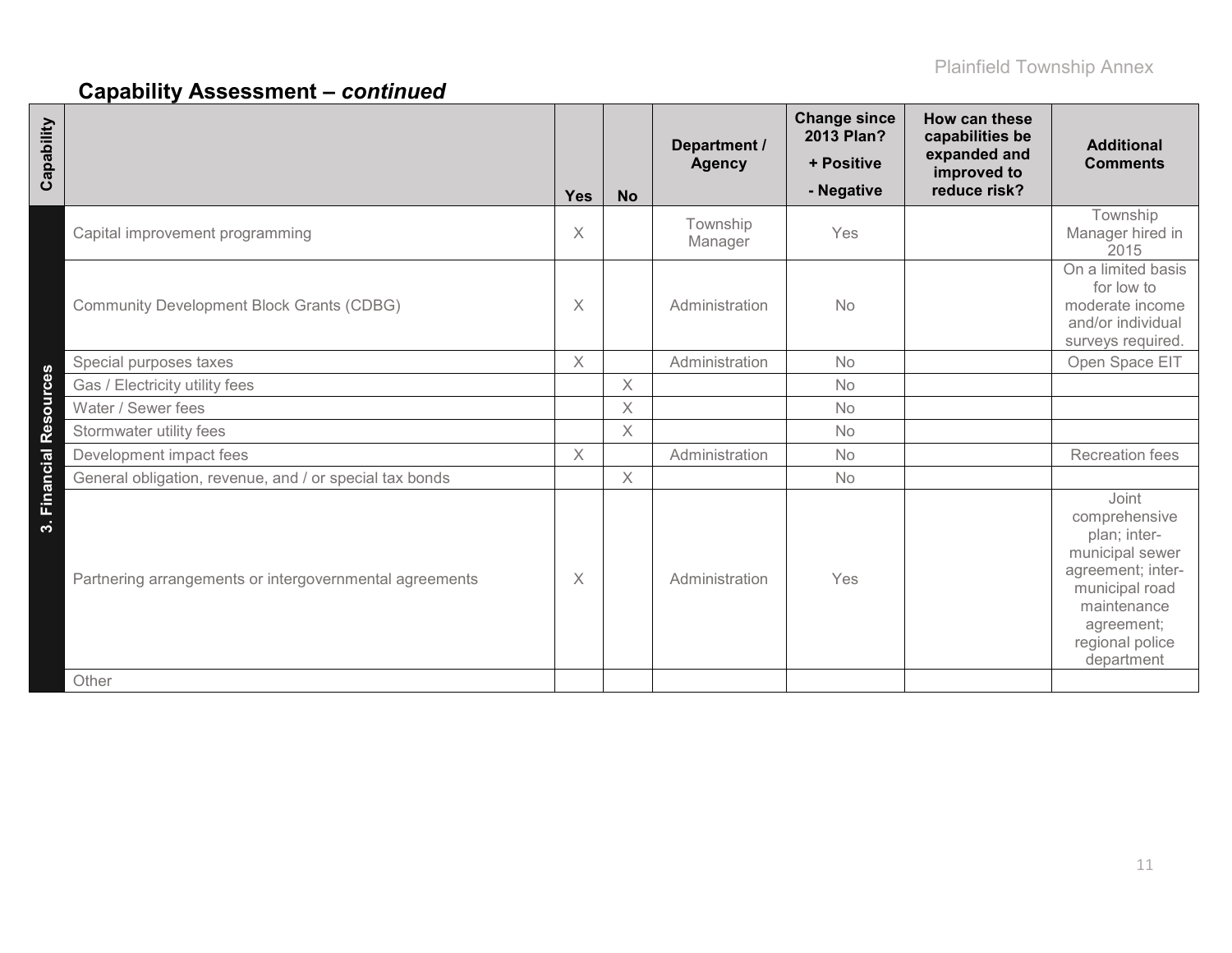| apability<br>ပ        | Program<br>Organization                                                                                                                                           | <b>Yes</b> | <b>No</b> | Department /<br><b>Agency</b>            | <b>Change since</b><br>2013 Plan?<br>+ Positive<br>- Negative | How can these<br>capabilities be<br>expanded and<br>improved to<br>reduce risk?                                  | <b>Additional</b><br><b>Comments</b> |
|-----------------------|-------------------------------------------------------------------------------------------------------------------------------------------------------------------|------------|-----------|------------------------------------------|---------------------------------------------------------------|------------------------------------------------------------------------------------------------------------------|--------------------------------------|
|                       | <b>Firewise Communities Certification</b>                                                                                                                         |            | $\times$  |                                          |                                                               |                                                                                                                  |                                      |
|                       | <b>StormReady Certification</b>                                                                                                                                   |            | $\times$  |                                          |                                                               |                                                                                                                  |                                      |
|                       | Natural disaster or safety-related school programs                                                                                                                |            | $\times$  |                                          |                                                               |                                                                                                                  |                                      |
| <b>Outreach</b><br>οö | Ongoing public education or information programs such as,<br>responsible water use, fire safety, household preparedness, and<br>environmental education.          | X          |           | MS4                                      | <b>Yes</b>                                                    | The Township is<br>continuously<br>revising and<br>updating<br>stormwater<br>awareness as per<br>its MS4 permit. |                                      |
| Educatio              | Public-private partnership initiatives addressing disaster related<br>issues.                                                                                     |            | X         |                                          |                                                               |                                                                                                                  |                                      |
| ਚੰ                    | Local citizen groups or non-profit organizations focused on<br>environmental protection, emergency preparedness, access and<br>functional needs populations, etc. | $\times$   |           | Environmental<br><b>Advisory Council</b> | <b>No</b>                                                     |                                                                                                                  |                                      |
|                       | Other                                                                                                                                                             |            |           |                                          |                                                               |                                                                                                                  |                                      |

| ξÎ                        |                                | <b>Degree of Capability</b> |                 |      | Change since the<br>2013 Hazard Mitigation Plan? | <b>Additional Comments</b> |
|---------------------------|--------------------------------|-----------------------------|-----------------|------|--------------------------------------------------|----------------------------|
| Capabi                    |                                | Limited                     | <b>Moderate</b> | High | If so, how?                                      |                            |
| Ë                         | <b>Planning and Regulatory</b> |                             | Χ               |      | No                                               |                            |
| $\bullet$<br>Self         | Administrative and Technical   |                             |                 | X    | Yes, Township Manager was hired in 2015          |                            |
| ŝS<br>ω<br>$\overline{5}$ | Financial                      |                             |                 | Χ    | Yes, Township Manager was hired in 2015          |                            |
|                           | <b>Education and Outreach</b>  |                             | Χ               |      | No                                               |                            |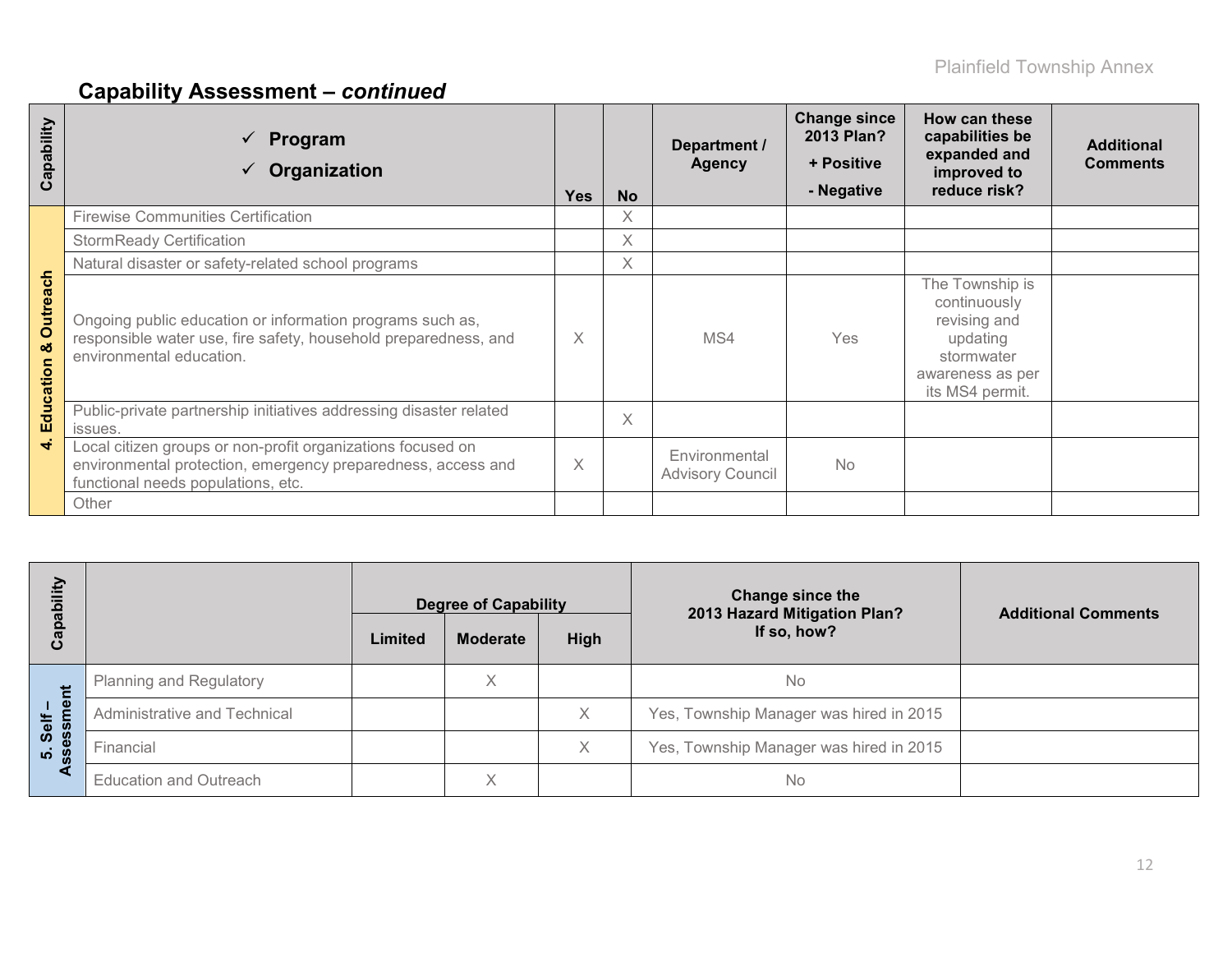### **Known or Anticipated Future Development / Redevelopment**

| Development /<br><b>Property Name</b> | <b>Type of Development</b> | <b>Number of Structures</b> | Location                                     | <b>Known Hazard Zone</b> | <b>Description / Status</b>                                                        |
|---------------------------------------|----------------------------|-----------------------------|----------------------------------------------|--------------------------|------------------------------------------------------------------------------------|
| Wind Gap Logistics Center             | Warehouse                  |                             | Jacobsburg Road                              | <b>No</b>                | Currently a spec building,<br>no final user identified.                            |
| <b>Estates at Colony Park</b>         | Residential                | 31                          | Colony Drive (off of<br>Benders Church Road) | <b>No</b>                | Approximately 15<br>structures are still to be<br>built out.                       |
| Estates at Sullivan Trail             | Residential                | 30 Total                    | Sexton Road<br>(off of Sullivan Trail)       | <b>No</b>                | Preliminary approved                                                               |
| Green knight<br>Industrial park 2     | Commercial /<br>Industrial | Unknown                     | Male Road                                    | <b>No</b>                | The project is currently<br>conditionally approved as<br>a major subdivision only. |

### **Natural & Non-Natural Event History Specific to Plainfield Township**

| <b>Type of Event and Date(s)</b>            | <b>FEMA Disaster #</b><br>(if applicable) | Local Damage(s) or Loss(es)                                                |
|---------------------------------------------|-------------------------------------------|----------------------------------------------------------------------------|
| Winter Storm Jonas, 1/23/2016 and 1/24/2016 | DR-4267-PA                                |                                                                            |
| Straight line winds, 2/25/2017              | N/A                                       | Multiple damaged roofs, trees down                                         |
| Flooding, 7/15/2015                         |                                           | Flooding across multiple areas of the Township                             |
| Pennsylvania COVID-19 Pandemic - 1/2020     | DR-4506-PA                                | Emergency Protective measures to combat COVID-19 Pandemic.                 |
| Remnants of Hurricane Ida                   | <b>DR-4618-PA</b>                         | Assistance to eligible individuals and families affected by this disaster. |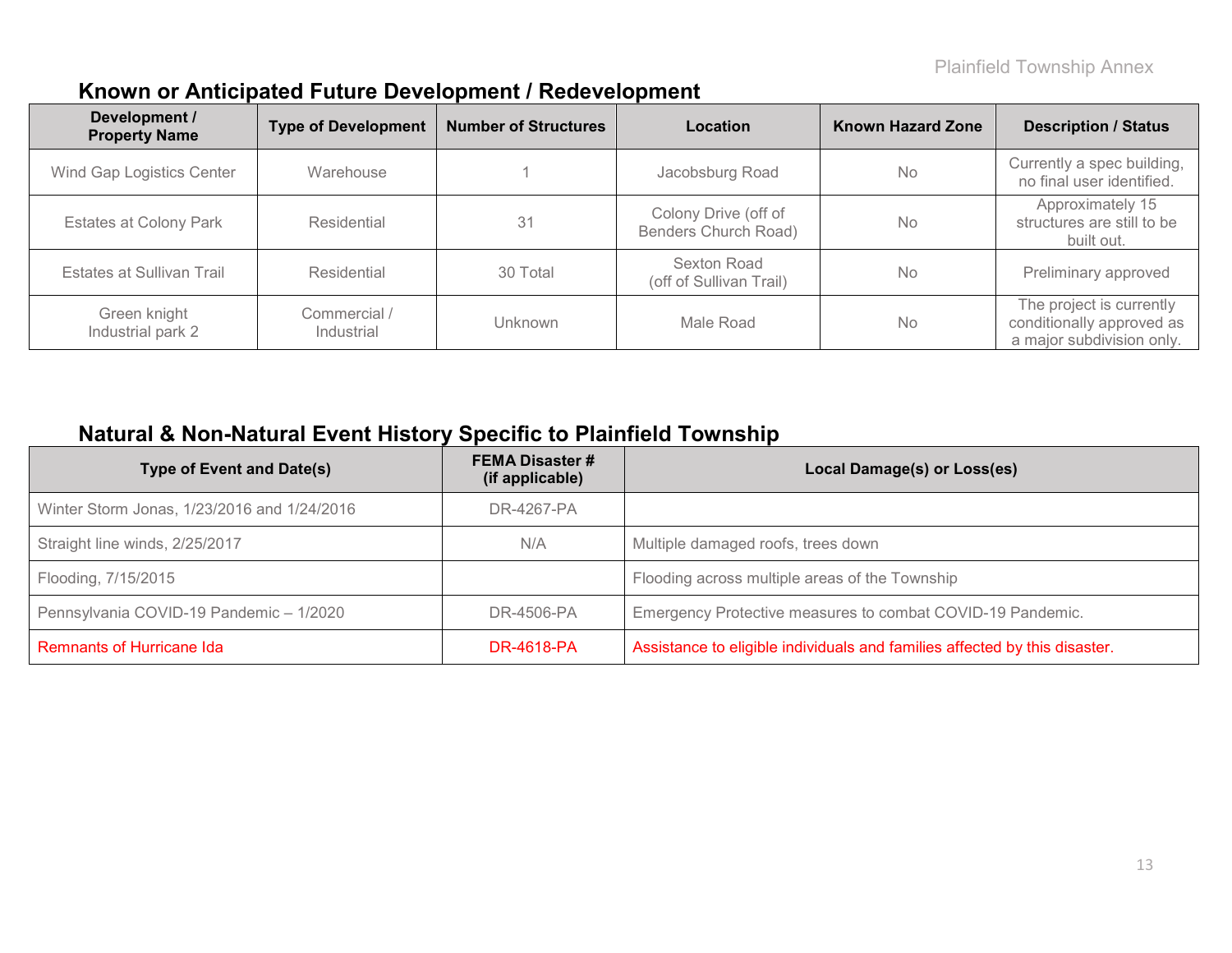### **2013 Municipal Action Plan Status**

|                |                                                                                                                                                                                                                                                                                                                                                                                                                                                                                                                  |                        |                            | <b>Status</b> |           |              |                                                                                                                                                                                           |
|----------------|------------------------------------------------------------------------------------------------------------------------------------------------------------------------------------------------------------------------------------------------------------------------------------------------------------------------------------------------------------------------------------------------------------------------------------------------------------------------------------------------------------------|------------------------|----------------------------|---------------|-----------|--------------|-------------------------------------------------------------------------------------------------------------------------------------------------------------------------------------------|
|                | <b>Existing Mitigation Action</b><br>(from 2013 Hazard Mitigation Plan)                                                                                                                                                                                                                                                                                                                                                                                                                                          | No Progress<br>Unknown | Progress<br>$\blacksquare$ | Continuous    | Completed | Discontinued | <b>Additional Comments</b>                                                                                                                                                                |
| $\mathbf{1}$   | Bridge Retrofits - Repair bridge/restore or enlarge waterway under bridge at<br>the following: Raselytown Road, Jones Hill Road, Books Hill Road                                                                                                                                                                                                                                                                                                                                                                 |                        |                            |               | $\times$  |              | Rasleytown Road/Jones Hill Road bridges<br>replaced by County; Plainfield Township<br>replaced Books Hill road culvert in 2017.<br>Action not carried through to the 2018 Action<br>Plan. |
| $\overline{2}$ | Blue Mountain Wildfire Control – piping to supply water for firefighting<br>capabilities                                                                                                                                                                                                                                                                                                                                                                                                                         | $\times$               |                            |               |           |              |                                                                                                                                                                                           |
| 3              | Retrofit structures located in hazard-prone areas to protect structures from<br>future damage, with repetitive loss and severe repetitive loss properties as<br>priority.<br>Phase 1: Identify appropriate candidates for retrofitting based on cost-<br>effectiveness versus relocation.<br>Phase 2: Where retrofitting is determined to be a viable option, work with<br>property owners toward implementation of that action based on available<br>funding from FEMA and local match availability.            | $\times$               |                            |               |           |              |                                                                                                                                                                                           |
| 4              | Purchase, or relocate structures located in hazard-prone areas to protect<br>structures from future damage, with repetitive loss and severe repetitive loss<br>properties as priority.<br>Phase 1: Identify appropriate candidates for relocation based on cost-<br>effectiveness versus retrofitting.<br>Phase 2: Where relocation is determined to be a viable option, work with<br>property owners toward implementation of that action based on available<br>funding from FEMA and local match availability. | $\times$               |                            |               |           |              |                                                                                                                                                                                           |
| 5              | Maintain compliance with and good-standing in the NFIP including adoption<br>and enforcement of floodplain management requirements (e.g. regulating all<br>new and substantially improved construction in Special Hazard Flood Areas),<br>floodplain identification and mapping, and flood insurance outreach to the<br>community.<br>Further, continue to meet and/or exceed the minimum NFIP standards and<br>criteria through the following NFIP- related continued compliance actions<br>identified below.   |                        |                            | $\times$      |           |              |                                                                                                                                                                                           |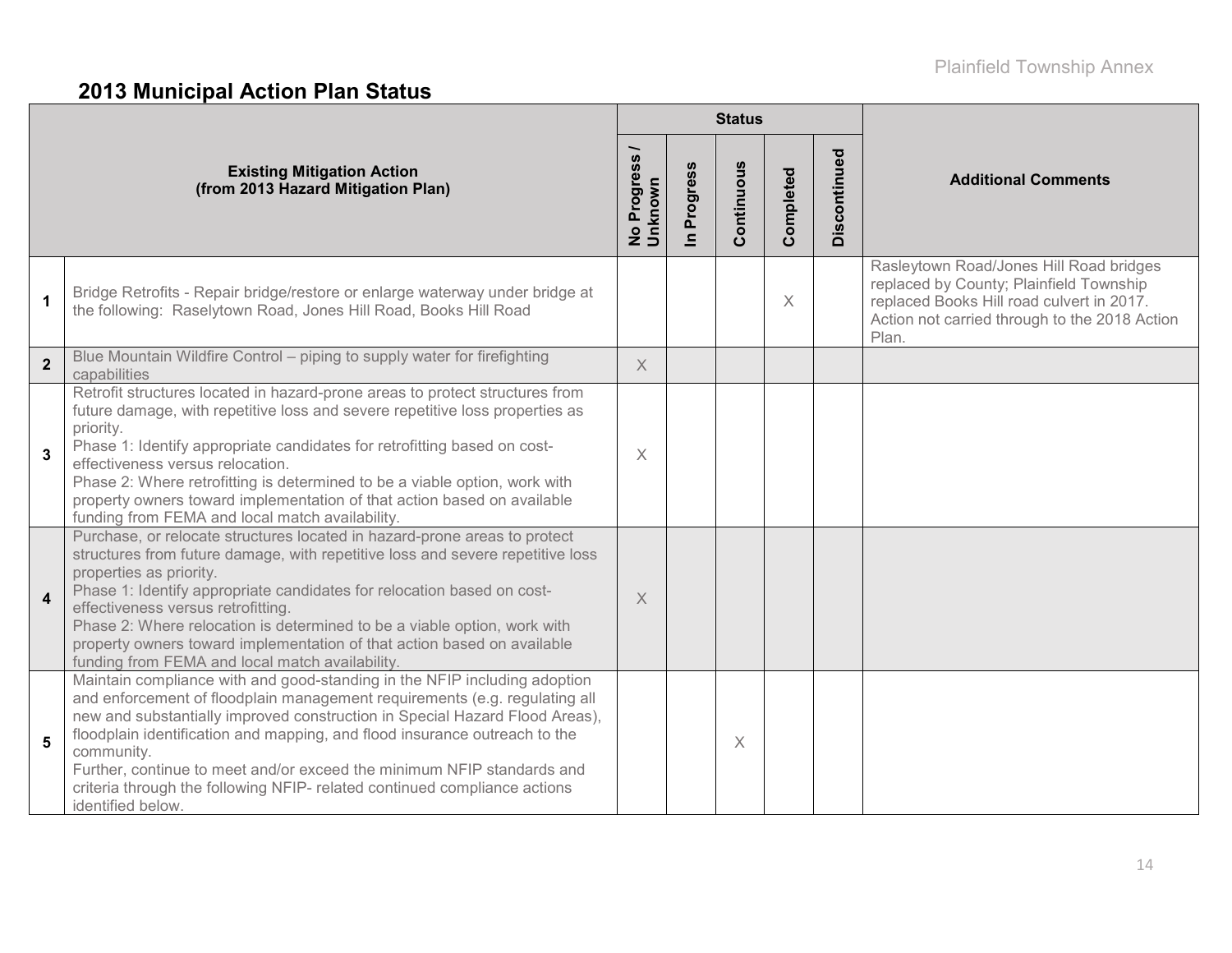# **2013 Municipal Action Plan Status –** *continued*

|                |                                                                                                                                                                                                                                                                                                                                                                                                                                                                                                                                                                                                                                                                                                                                                                                                                                                                                                                                                                                                                                               |                                  |                          | <b>Status</b> |           |              |                                                    |
|----------------|-----------------------------------------------------------------------------------------------------------------------------------------------------------------------------------------------------------------------------------------------------------------------------------------------------------------------------------------------------------------------------------------------------------------------------------------------------------------------------------------------------------------------------------------------------------------------------------------------------------------------------------------------------------------------------------------------------------------------------------------------------------------------------------------------------------------------------------------------------------------------------------------------------------------------------------------------------------------------------------------------------------------------------------------------|----------------------------------|--------------------------|---------------|-----------|--------------|----------------------------------------------------|
|                | <b>Existing Mitigation Action</b><br>(from 2013 Hazard Mitigation Plan)                                                                                                                                                                                                                                                                                                                                                                                                                                                                                                                                                                                                                                                                                                                                                                                                                                                                                                                                                                       | Progress<br>No Progre<br>Unknown | Progress<br>$\mathbf{r}$ | Continuous    | Completed | Discontinued | <b>Additional Comments</b>                         |
| 6              | Conduct and facilitate community and public education and outreach for<br>residents and businesses to include, but not be limited to, the following to<br>promote and effect natural hazard risk reduction: Provide and maintain links<br>to the HMP website, and regularly post notices on the County/municipal<br>homepage(s) referencing the HMP webpages. Prepare and distribute<br>informational letters to flood vulnerable property owners and neighborhood<br>associations, explaining the availability of mitigation grant funding to<br>mitigate their properties, and instructing them on how they can learn more<br>and implement mitigation.<br>Use email notification systems and newsletters to better educate the public<br>on flood insurance, the availability of mitigation grant funding, and personal<br>natural hazard risk reduction measures.<br>Work with neighborhood associations, civic and business groups to<br>disseminate information on flood insurance and the availability of mitigation<br>grant funding. | X                                |                          |               |           |              |                                                    |
| $\overline{7}$ | Begin the process to adopt higher regulatory standards to manage flood risk<br>(i.e. increased freeboard, cumulative substantial damage/improvements) and<br>sinkhole risk (e.g. carbonate bedrock standards).                                                                                                                                                                                                                                                                                                                                                                                                                                                                                                                                                                                                                                                                                                                                                                                                                                |                                  |                          |               | $\times$  |              | Action carried through to the 2018 Action<br>Plan. |
| 8              | Determine if a Community Assistance Visit (CAV) or Community Assistance<br>Contact (CAC) is needed, and schedule if needed.                                                                                                                                                                                                                                                                                                                                                                                                                                                                                                                                                                                                                                                                                                                                                                                                                                                                                                                   |                                  |                          | $\times$      |           |              |                                                    |
| 9              | Have designated NFIP Floodplain Administrator (FPA) become a Certified<br>Floodplain Manager through the ASFPM, and pursue relevant continuing<br>education training such as FEMA Benefit-Cost Analysis.                                                                                                                                                                                                                                                                                                                                                                                                                                                                                                                                                                                                                                                                                                                                                                                                                                      |                                  |                          |               | $\times$  |              | Action carried through to the 2018 Action<br>Plan. |
| 10             | Participate in the Community Rating System (CRS) to further manage flood<br>risk and reduce flood insurance premiums for NFIP policyholders.<br>This shall start with the submission to FEMA-DHS of a Letter of Intent to join<br>CRS, followed by the completion and submission of an application to the<br>program once the community's current compliance with the NFIP is<br>established.                                                                                                                                                                                                                                                                                                                                                                                                                                                                                                                                                                                                                                                 | $\times$                         |                          |               |           |              |                                                    |
| 11             | Archive elevation certificates                                                                                                                                                                                                                                                                                                                                                                                                                                                                                                                                                                                                                                                                                                                                                                                                                                                                                                                                                                                                                |                                  |                          | X             |           |              |                                                    |
| 12             | Continue to support the implementation, monitoring, maintenance, and<br>updating of this Plan, as defined in Section 7.0                                                                                                                                                                                                                                                                                                                                                                                                                                                                                                                                                                                                                                                                                                                                                                                                                                                                                                                      |                                  |                          | X             |           |              |                                                    |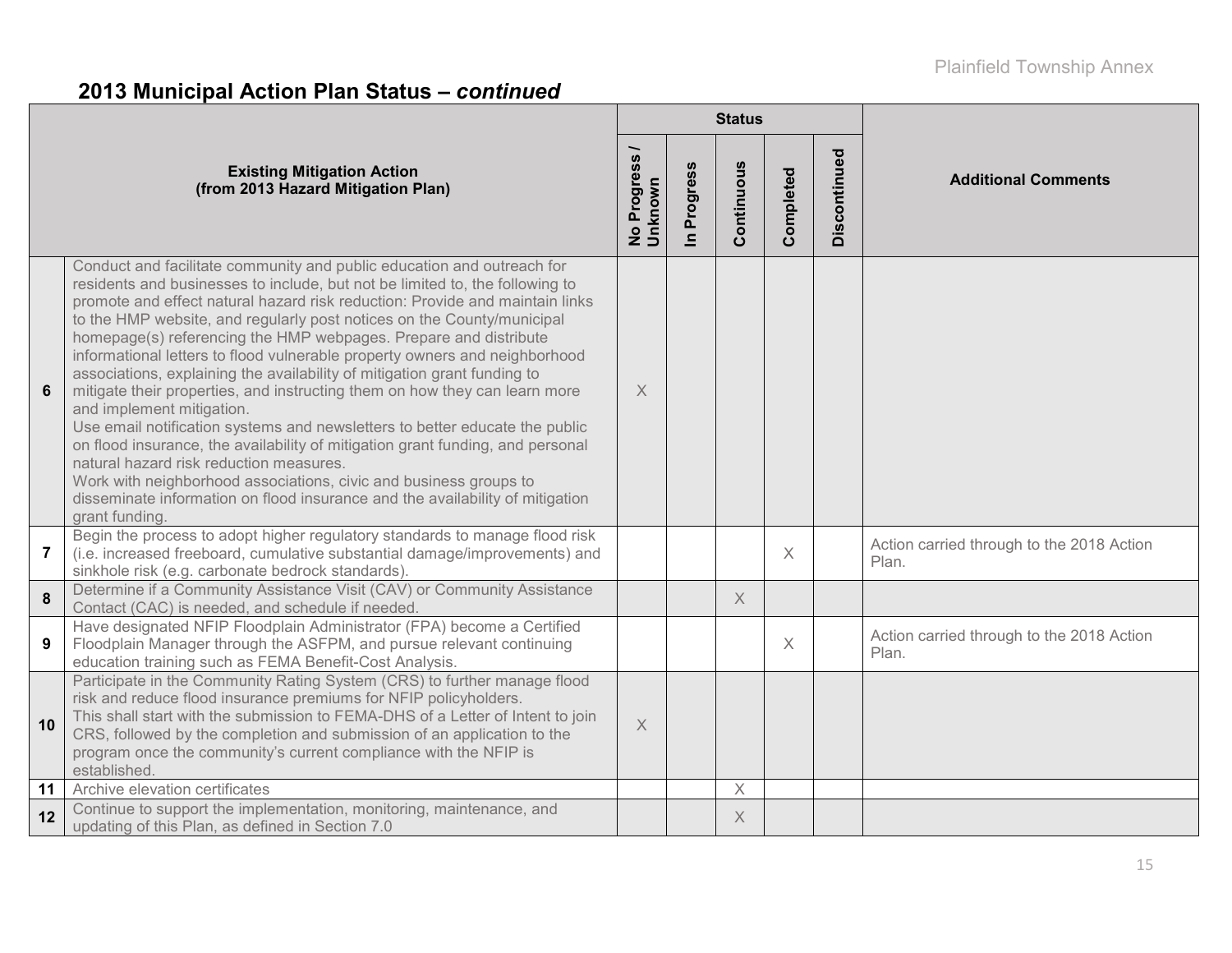#### **2013 Municipal Action Plan Status –** *continued*

|    |                                                                                                                                                                                                                                                                                        |                                                              |              | <b>Status</b> |           |                       |                                                                                       |  |
|----|----------------------------------------------------------------------------------------------------------------------------------------------------------------------------------------------------------------------------------------------------------------------------------------|--------------------------------------------------------------|--------------|---------------|-----------|-----------------------|---------------------------------------------------------------------------------------|--|
|    | <b>Existing Mitigation Action</b><br>(from 2013 Hazard Mitigation Plan)                                                                                                                                                                                                                | <b>Progress</b><br>nknown<br>$\frac{\mathsf{o}}{\mathsf{z}}$ | ğθ<br>Progre | ontinuous     | Completed | ਠ<br>ِّف<br>Discontin | <b>Additional Comments</b>                                                            |  |
| 13 | Complete the ongoing updates of the Comprehensive Emergency<br><b>Management Plans</b>                                                                                                                                                                                                 |                                                              |              | X             |           |                       |                                                                                       |  |
| 14 | Create/enhance/maintain mutual aid agreements with neighboring<br>communities for continuity of operations.                                                                                                                                                                            |                                                              |              |               | $\times$  |                       | Action carried through to the 2018 Action<br>Plan.                                    |  |
| 15 | Identify and develop agreements with entities that can provide support with<br>FEMA/PEMA paperwork after disasters; qualified damage assessment<br>personnel - Improve post-disaster capabilities - damage assessment;<br>FEMA/PEMA paperwork compilation, submissions, record-keeping |                                                              |              |               | X         |                       | Township Manager hired in 2015.<br>Action carried through to the 2018 Action<br>Plan. |  |
| 16 | Work with regional agencies (i.e. County and PEMA) to help develop damage<br>assessment capabilities at the local level through such things as training<br>programs, certification of qualified individuals (e.g. code officials, floodplain<br>managers, engineers).                  |                                                              |              |               | X         |                       | Action carried through to the 2018 Action<br>Plan.                                    |  |

#### **Notes:**

**1.** Actions not carried through to the 2018 Action Plan are so noted.

2. To maintain National Flood Insurance Program (NFIP) compliance, actions related to the NFIP were carried through to the 2018 Action Plan even if identified by the municipality as completed.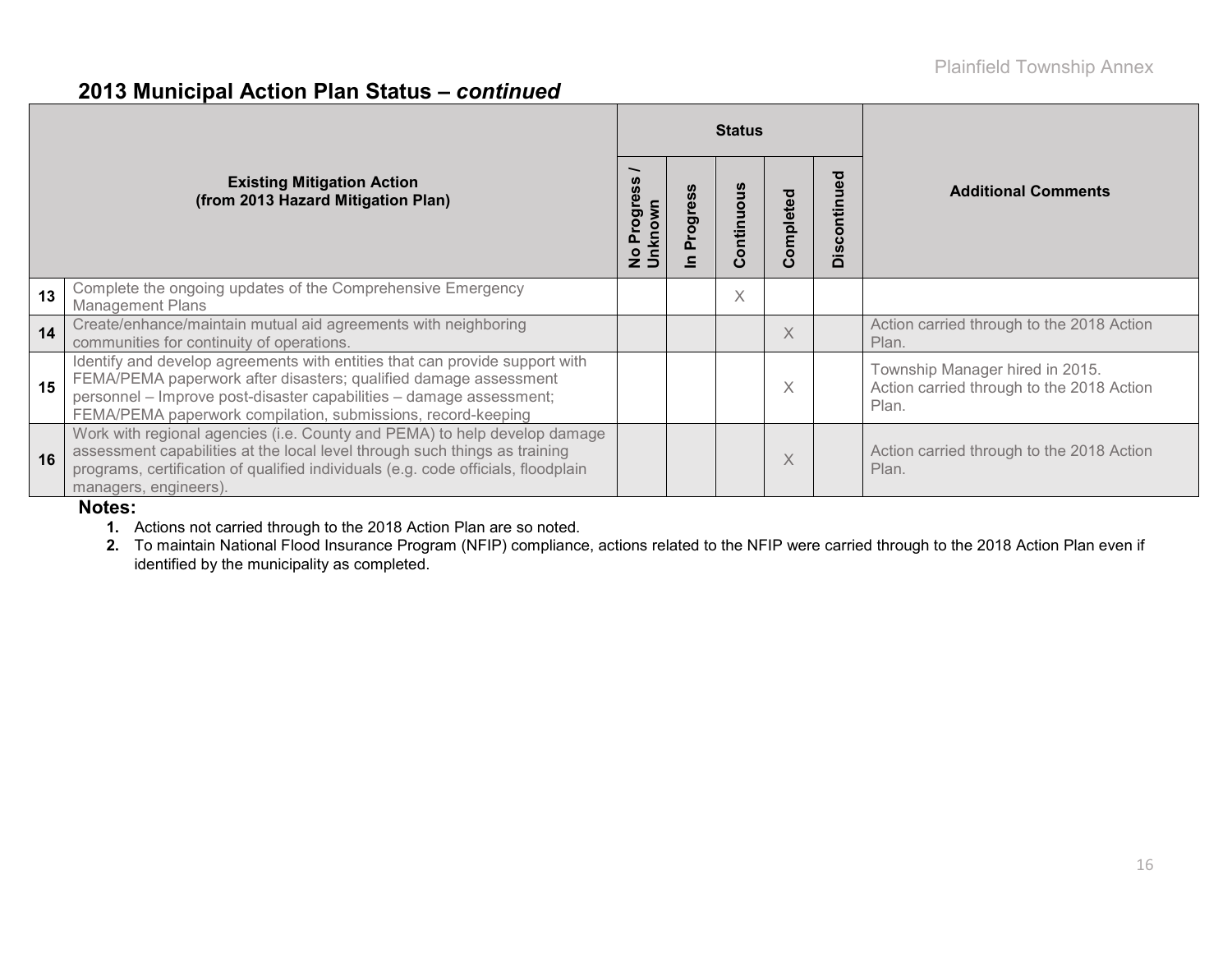# **2018 Mitigation Action Plan**

|                | <b>Mitigation Action</b>                                                                                                                                                                                                                                                                                                                                                                                                                                                                                                          | <b>Mitigation</b><br><b>Technique</b><br>Category | Hazard(s)<br><b>Addressed</b> | <b>Priority</b><br>(H/M/L) | <b>Estimated</b><br><b>Cost</b> | <b>Potential</b><br><b>Funding</b>                                                                                | <b>Lead Agency</b><br>/ Department                                                                                           | Implementation<br><b>Schedule</b>      | <b>Applies to</b><br>New and / or<br><b>Existing</b><br><b>Structures</b> |
|----------------|-----------------------------------------------------------------------------------------------------------------------------------------------------------------------------------------------------------------------------------------------------------------------------------------------------------------------------------------------------------------------------------------------------------------------------------------------------------------------------------------------------------------------------------|---------------------------------------------------|-------------------------------|----------------------------|---------------------------------|-------------------------------------------------------------------------------------------------------------------|------------------------------------------------------------------------------------------------------------------------------|----------------------------------------|---------------------------------------------------------------------------|
| $\mathbf{1}$   | Blue Mountain Wildfire Control -<br>piping to supply water for firefighting<br>capabilities                                                                                                                                                                                                                                                                                                                                                                                                                                       | Structure &<br>Infrastructure                     | Wildfire                      | Medium                     | High                            | Local<br>budget                                                                                                   | <b>Municipal Fire</b><br>Department                                                                                          | Long-term                              | N/A                                                                       |
| $\overline{2}$ | Retrofit structures located in hazard-<br>prone areas to protect structures from<br>future damage, with repetitive loss<br>and severe repetitive loss properties<br>as priority.<br>Phase 1: Identify appropriate<br>candidates for retrofitting based on<br>cost-effectiveness versus relocation.<br>Phase 2: Where retrofitting is<br>determined to be a viable option,<br>work with property owners toward<br>implementation of that action based<br>on available funding from FEMA and<br>local match availability.           | Structure &<br>Infrastructure                     | Flood                         | Medium-<br>High            | High                            | <b>FEMA</b><br>Mitigation<br>Grant<br>Programs                                                                    | Municipality<br>(via Municipal<br>Engineer/NFIP<br>Floodplain<br>Administrator)<br>with support<br>from PEMA,<br><b>FEMA</b> | Long-term<br>(depending on<br>funding) | Existing                                                                  |
| $\overline{3}$ | Purchase, or relocate structures<br>located in hazard-prone areas to<br>protect structures from future<br>damage, with repetitive loss and<br>severe repetitive loss properties as<br>priority. Phase 1: Identify appropriate<br>candidates for relocation based on<br>cost-effectiveness versus retrofitting.<br>Phase 2: Where relocation is<br>determined to be a viable option,<br>work with property owners toward<br>implementation of that action based<br>on available funding from FEMA and<br>local match availability. | Structure &<br>Infrastructure                     | Flood                         | Medium-<br>High            | High                            | <b>FEMA</b><br>Mitigation<br>Grant<br>Programs<br>and local<br>budget (or<br>property<br>owner) for<br>cost share | Municipality<br>(via Municipal<br>Engineer/NFIP<br>Floodplain<br>Administrator)<br>with support<br>from PEMA,<br><b>FEMA</b> | Long-term<br>(depending on<br>funding) | Existing                                                                  |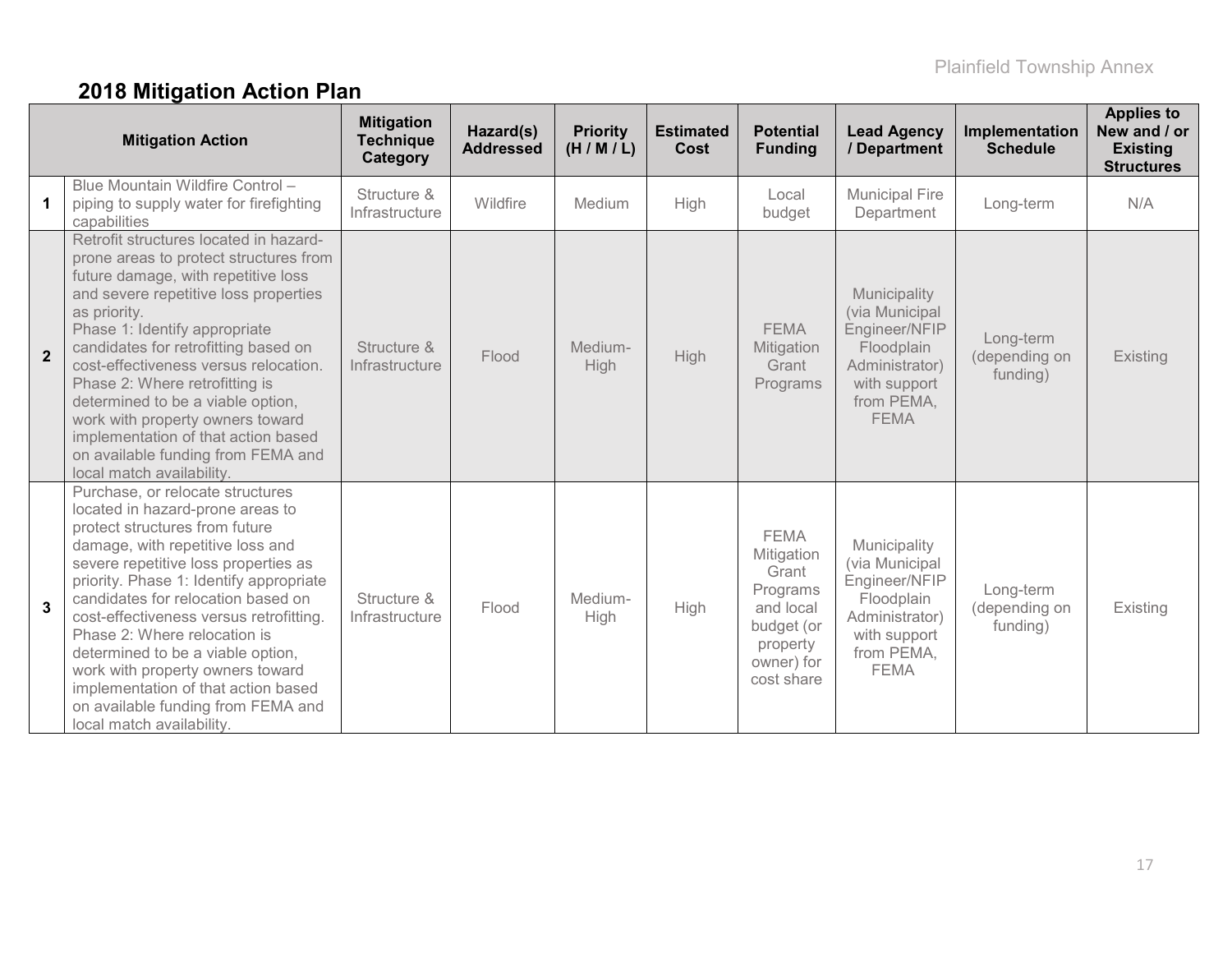|                  | <b>Mitigation Action</b>                                                                                                                                                                                                                                                                                                                                                                                                                                                                                                         | <b>Mitigation</b><br><b>Technique</b><br>Category | Hazard(s)<br><b>Addressed</b> | <b>Priority</b><br>(H/M/L) | <b>Estimated</b><br>Cost | <b>Potential</b><br><b>Funding</b> | <b>Lead Agency</b><br>/ Department                                                                                               | Implementation<br><b>Schedule</b> | <b>Applies to</b><br>New and / or<br><b>Existing</b><br><b>Structures</b> |
|------------------|----------------------------------------------------------------------------------------------------------------------------------------------------------------------------------------------------------------------------------------------------------------------------------------------------------------------------------------------------------------------------------------------------------------------------------------------------------------------------------------------------------------------------------|---------------------------------------------------|-------------------------------|----------------------------|--------------------------|------------------------------------|----------------------------------------------------------------------------------------------------------------------------------|-----------------------------------|---------------------------------------------------------------------------|
| $\blacktriangle$ | Maintain compliance with and good<br>standing in the NFIP including<br>adoption and enforcement of<br>floodplain management requirements<br>(e.g. regulating all new and<br>substantially improved construction in<br>Special Hazard Flood Areas),<br>floodplain identification and mapping,<br>and flood insurance outreach to the<br>community. Further, continue to meet<br>and/or exceed the minimum NFIP<br>standards and criteria through the<br>following NFIP- related continued<br>compliance actions identified below. | Local plans<br><b>Regulations</b>                 | Flood                         | <b>High</b>                | $Low -$<br>Medium        | Municipal<br><b>Budget</b>         | Municipality<br>(via Municipal<br>Engineer/NFIP<br>Floodplain<br>Administrator)<br>with support<br>from PEMA,<br><b>ISO FEMA</b> | Ongoing                           | New &<br><b>Existing</b>                                                  |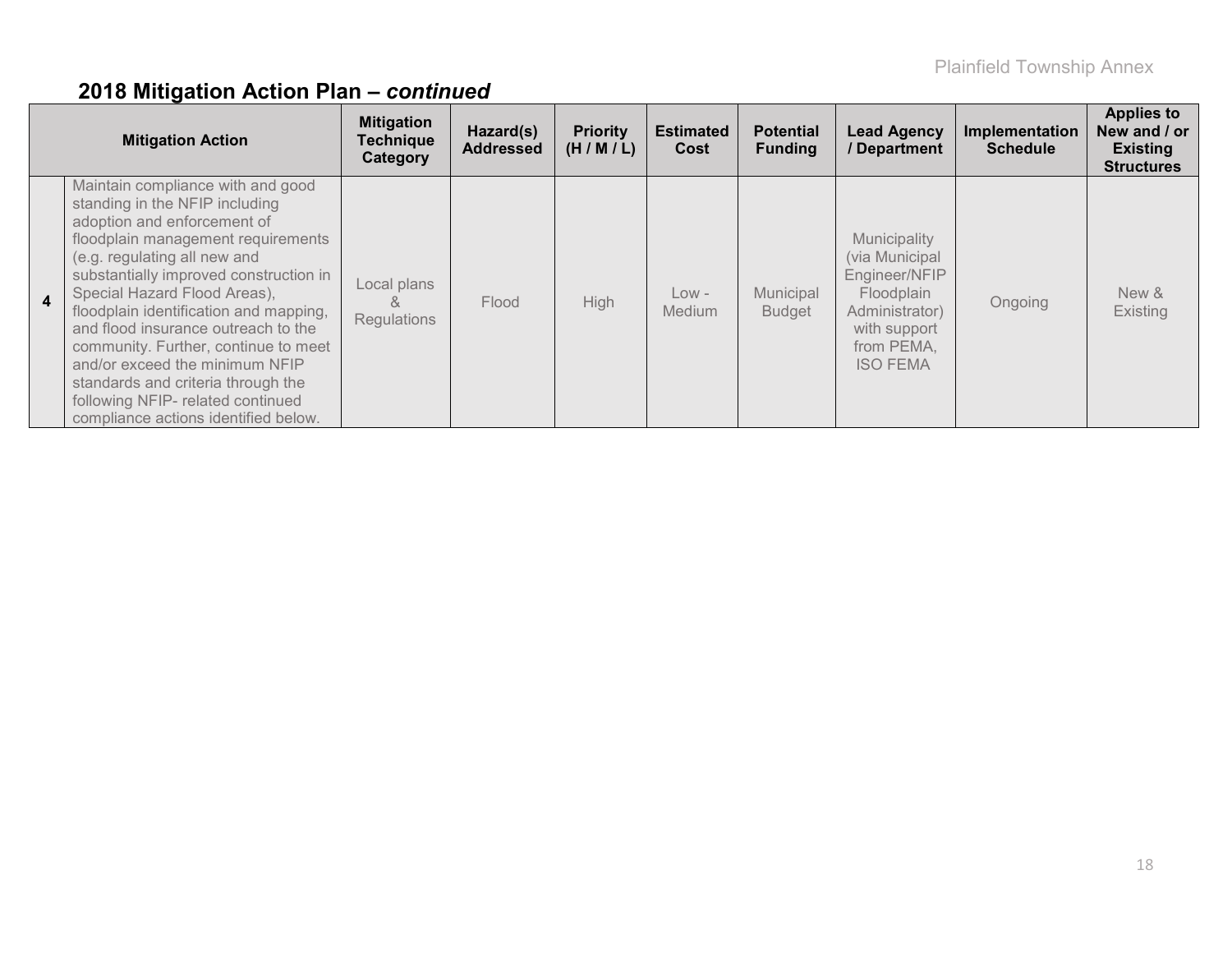|                | <b>Mitigation Action</b>                                                                                                                                                                                                                                                                                                                                                                                                                                                                                                         | <b>Mitigation</b><br><b>Technique</b><br>Category | Hazard(s)<br><b>Addressed</b>      | <b>Priority</b><br>(H/M/L) | <b>Estimated</b><br>Cost | <b>Potential</b><br><b>Funding</b> | <b>Lead Agency</b><br>/ Department                                                                                               | Implementation<br><b>Schedule</b>       | <b>Applies to</b><br>New and / or<br><b>Existing</b><br><b>Structures</b> |
|----------------|----------------------------------------------------------------------------------------------------------------------------------------------------------------------------------------------------------------------------------------------------------------------------------------------------------------------------------------------------------------------------------------------------------------------------------------------------------------------------------------------------------------------------------|---------------------------------------------------|------------------------------------|----------------------------|--------------------------|------------------------------------|----------------------------------------------------------------------------------------------------------------------------------|-----------------------------------------|---------------------------------------------------------------------------|
| 5              | Maintain compliance with and good<br>standing in the NFIP including<br>adoption and enforcement of<br>floodplain management requirements<br>(e.g. regulating all new and<br>substantially improved construction in<br>Special Hazard Flood Areas),<br>floodplain identification and mapping,<br>and flood insurance outreach to the<br>community. Further, continue to meet<br>and/or exceed the minimum NFIP<br>standards and criteria through the<br>following NFIP- related continued<br>compliance actions identified below. | Local plans<br>ጼ<br>Regulations                   | Flood                              | High                       | $Low -$<br>Medium        | Municipal<br><b>Budget</b>         | Municipality<br>(via Municipal<br>Engineer/NFIP<br>Floodplain<br>Administrator)<br>with support<br>from PEMA,<br><b>ISO FEMA</b> | Ongoing                                 | New &<br>Existing                                                         |
| 6              | Begin and/or continue the process to<br>adopt higher regulatory standards to<br>manage flood risk (i.e. increased<br>freeboard, cumulative substantial<br>damage/improvements) and sinkhole<br>risk (e.g. carbonate bedrock<br>standards).                                                                                                                                                                                                                                                                                       | Local plans<br>$\kappa$<br>Regulations            | Flood;<br>Subsidence/<br>Sinkholes | High                       | Low                      | Municipal<br><b>Budget</b>         | Municipality<br>(via Municipal<br>Engineer/NFIP<br>Floodplain<br>Administrator)<br>with support<br>from PEMA,<br><b>FEMA</b>     | Short-term                              | New &<br>Existing                                                         |
| $\overline{7}$ | Determine if a Community Assistance<br>Visit (CAV) or Community Assistance<br>Contact (CAC) is needed, and<br>schedule if needed.                                                                                                                                                                                                                                                                                                                                                                                                | Local plans<br>ጼ<br>Regulations                   | Flood                              | Medium                     | Low                      | Municipal<br><b>Budget</b>         | <b>NFIP</b><br>Floodplain<br>Administrator<br>with support<br>from PADEP,<br>PEMA, FEMA                                          | Short-term                              | N/A                                                                       |
| 8              | Have designated NFIP Floodplain<br>Administrator (FPA) become a<br>Certified Floodplain Manager through<br>the ASFPM and/or pursue relevant<br>continuing education training such as<br><b>FEMA Benefit-Cost Analysis.</b>                                                                                                                                                                                                                                                                                                       | Local plans<br>$\lambda$<br>Regulations           | Flood                              | High                       | Low                      | Municipal<br><b>Budget</b>         | <b>NFIP</b><br>Floodplain<br>Administrator                                                                                       | Short-term<br>(depending on<br>funding) | N/A                                                                       |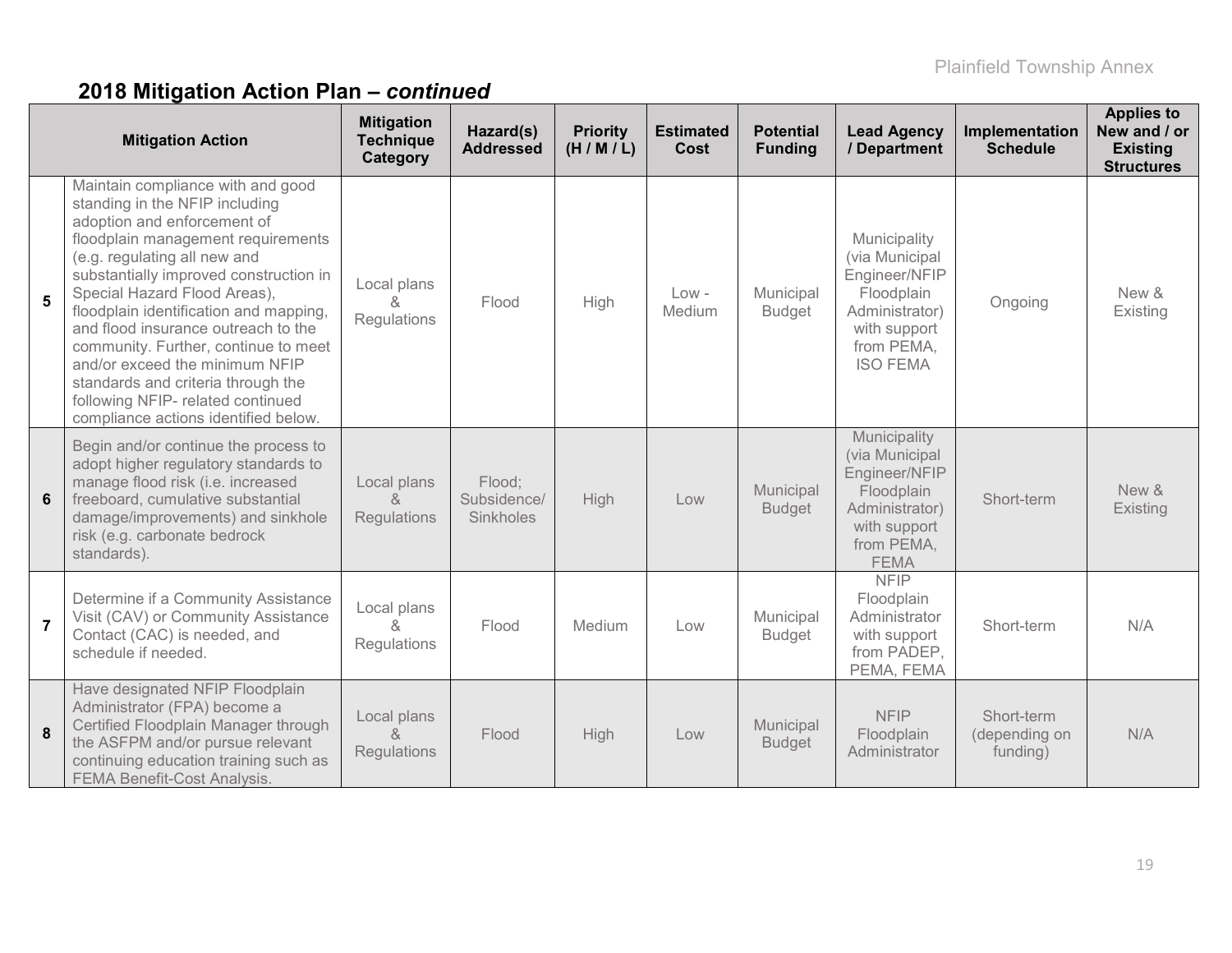|    | <b>Mitigation Action</b>                                                                                                                                                                                                                                                                                                                                                                                     | <b>Mitigation</b><br><b>Technique</b><br>Category | Hazard(s)<br><b>Addressed</b> | <b>Priority</b><br>(H/M/L) | <b>Estimated</b><br><b>Cost</b>           | <b>Potential</b><br><b>Funding</b>                                                                        | <b>Lead Agency</b><br>/ Department                                                                                                                                        | Implementation<br><b>Schedule</b> | <b>Applies to</b><br>New and / or<br><b>Existing</b><br><b>Structures</b> |
|----|--------------------------------------------------------------------------------------------------------------------------------------------------------------------------------------------------------------------------------------------------------------------------------------------------------------------------------------------------------------------------------------------------------------|---------------------------------------------------|-------------------------------|----------------------------|-------------------------------------------|-----------------------------------------------------------------------------------------------------------|---------------------------------------------------------------------------------------------------------------------------------------------------------------------------|-----------------------------------|---------------------------------------------------------------------------|
| 9  | Participate in the Community Rating<br>System (CRS) to further manage<br>flood risk and reduce flood insurance<br>premiums for NFIP policyholders.<br>This shall start with the submission<br>to FEMA-DHS of a Letter of Intent to<br>join CRS, followed by the completion<br>and submission of an application to<br>the program once the community's<br>current compliance with the NFIP is<br>established. | Local plans<br>&<br>Regulations                   | Flood                         | Medium                     | Low                                       | Municipal<br><b>Budget</b>                                                                                | <b>NFIP</b><br>Floodplain<br>Administrator<br>with support<br>from PADEP,<br>PEMA, FEMA                                                                                   | Short-term                        | N/A                                                                       |
| 10 | Obtain and archive elevation<br>certificates for NFIP compliance.                                                                                                                                                                                                                                                                                                                                            | Local plans<br>&<br><b>Regulations</b>            | Flood                         | High                       | Low                                       | Municipal<br><b>Budget</b>                                                                                | <b>NFIP</b><br>Floodplain<br>Administrator                                                                                                                                | Ongoing                           | N/A                                                                       |
| 11 | Continue to support the<br>implementation, monitoring,<br>maintenance, and updating of this<br>Plan, as defined in Section 7.0                                                                                                                                                                                                                                                                               | All<br>Categories                                 | All Hazards                   | High                       | $Low -$<br>High (for<br>5-year<br>update) | Municipal<br>Budget,<br>possibly<br><b>FEMA</b><br>Mitigation<br>Grant<br>Funding for<br>5-year<br>update | Municipality<br>(via mitigation<br>planning point<br>of contacts)<br>with support<br>from Planning<br>Partners<br>(through their<br>Points of<br>Contact),<br><b>PEMA</b> | Ongoing                           | New &<br>Existing                                                         |
| 12 | Complete the ongoing updates of the<br><b>Comprehensive Emergency</b><br><b>Management Plans</b>                                                                                                                                                                                                                                                                                                             | Local plans<br>8<br>Regulations                   | All Hazards                   | High                       | Low                                       | Municipal<br><b>Budget</b>                                                                                | Municipality<br>with support<br>from PEMA                                                                                                                                 | Ongoing                           | New &<br>Existing                                                         |
| 13 | Create/enhance/maintain mutual aid<br>agreements with neighboring<br>communities for continuity of<br>operations.                                                                                                                                                                                                                                                                                            | All<br>Categories                                 | All Hazards                   | High                       | Low                                       | Municipal<br><b>Budget</b>                                                                                | Municipality<br>with support<br>from<br>Surrounding<br>municipalities<br>and County                                                                                       | Ongoing                           | New &<br>Existing                                                         |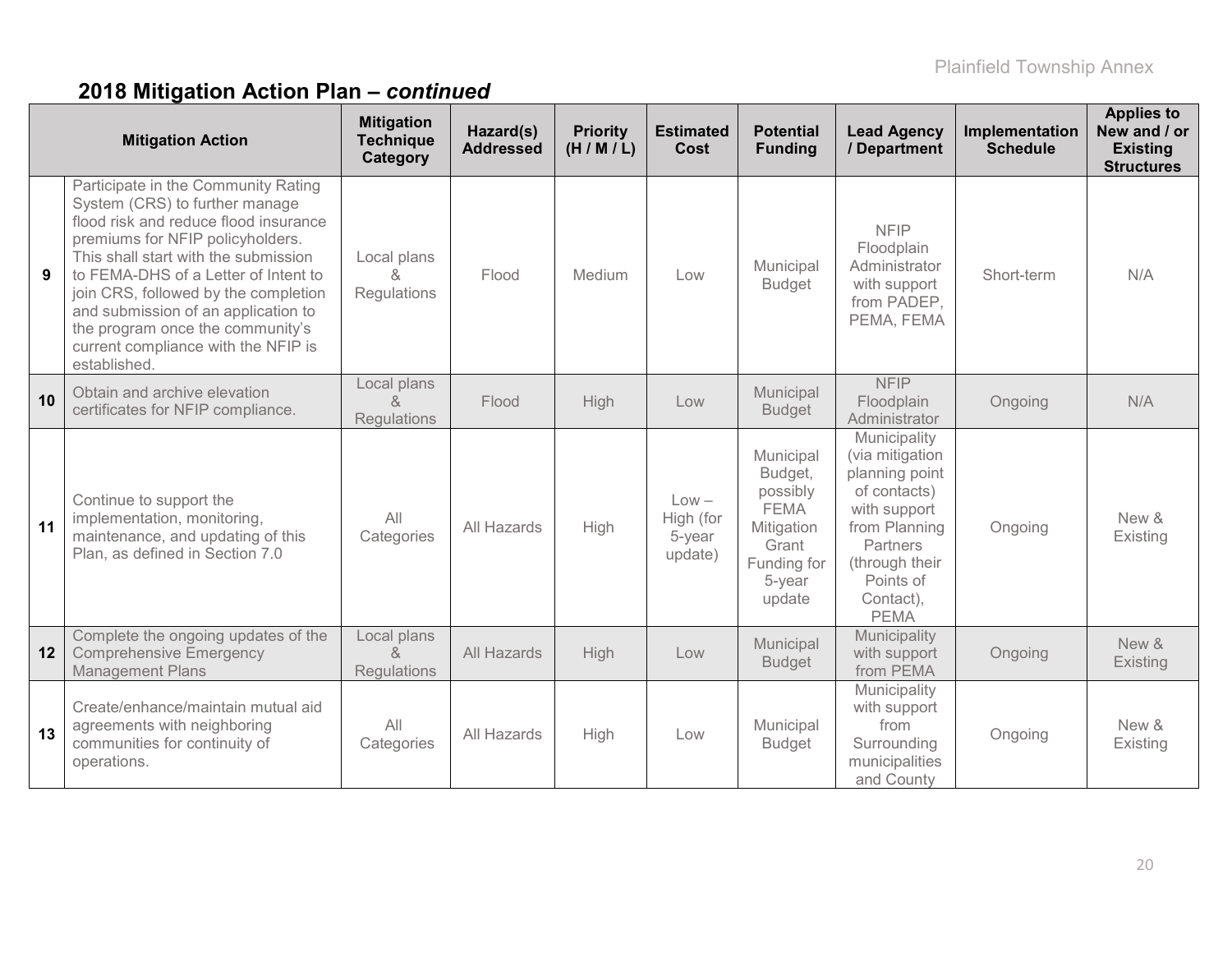|    | <b>Mitigation Action</b>                                                                                                                                                                                                                                                          | <b>Mitigation</b><br><b>Technique</b><br>Category | Hazard(s)<br><b>Addressed</b> | <b>Priority</b><br>(H/M/L) | <b>Estimated</b><br>Cost | <b>Potential</b><br><b>Funding</b>                                  | <b>Lead Agency</b><br>/ Department                          | Implementation<br><b>Schedule</b>                 | <b>Applies to</b><br>New and / or<br><b>Existing</b><br><b>Structures</b> |
|----|-----------------------------------------------------------------------------------------------------------------------------------------------------------------------------------------------------------------------------------------------------------------------------------|---------------------------------------------------|-------------------------------|----------------------------|--------------------------|---------------------------------------------------------------------|-------------------------------------------------------------|---------------------------------------------------|---------------------------------------------------------------------------|
| 14 | Develop and maintain capabilities to<br>process FEMA/PEMA paperwork<br>after disasters; qualified damage<br>assessment personnel - Improve<br>post-disaster capabilities - damage<br>assessment; FEMA/PEMA<br>paperwork compilation,<br>submissions, record keeping.              | Education &<br>Awareness                          | All Hazards                   | Medium                     | Medium                   | Municipal<br><b>Budget</b>                                          | Municipality<br>with support<br>from County,<br>PEMA, FEMA  | Short-term                                        | N/A                                                                       |
| 15 | Work with regional agencies (i.e.<br>County and PEMA) to help develop<br>damage assessment capabilities at<br>the local level through such things<br>as training programs, certification of<br>qualified individuals (e.g. code<br>officials, floodplain managers,<br>engineers). | Education &<br>Awareness                          | All Hazards                   | Medium                     | Medium                   | Municipal<br>Budget,<br><b>FEMA</b><br><b>HMA</b> grant<br>programs | Municipality<br>with support<br>from County,<br><b>PEMA</b> | Short-,<br>long-term<br>(depending on<br>funding) | N/A                                                                       |
| 16 | Replace aging and undersized<br>culverts located on local Plainfield<br>Township roadways. Identified<br>locations include the following: Batts<br>Switch Road, Getz Road, Engler<br>Road, Capp Road, Heimer Road,<br>Mud Run Road, Miller Road and<br>Heitzman Road              | Structure &<br>Infrastructure                     | Flood                         | High                       | High<br>$($500,000+)$    | Local<br>capital<br>reserve<br>funds,<br>grants                     | Administration,<br>Engineering                              | Long-term<br>(depending on<br>funding)            | N/A                                                                       |
| 17 | Explore designating the Blue<br>Mountain Conservation District as a<br>Wildland-Urban interface area,<br>pursuant to the provisions of the<br>2009 Wildland-Urban interface Code<br>as published by the ICC.                                                                      | Local plans<br>Regulations                        | Fire                          | High                       | Low<br>(\$1,000)         | General<br>Fund                                                     | Administration,<br>Code<br>Enforcement                      | 12 months                                         | N/A                                                                       |
| 18 | During the course of adopting an<br>Official Map, explore feasibility of<br>protecting flood prone corridors<br>along streams and watercourses.                                                                                                                                   | Local plans<br>$\alpha$<br><b>Regulations</b>     | Flood                         | High                       | Medium                   | General<br>Fund,<br>Open<br>Space<br>Fund                           | Administration,<br>EAC, Planning                            | 12-24 months                                      | N/A                                                                       |